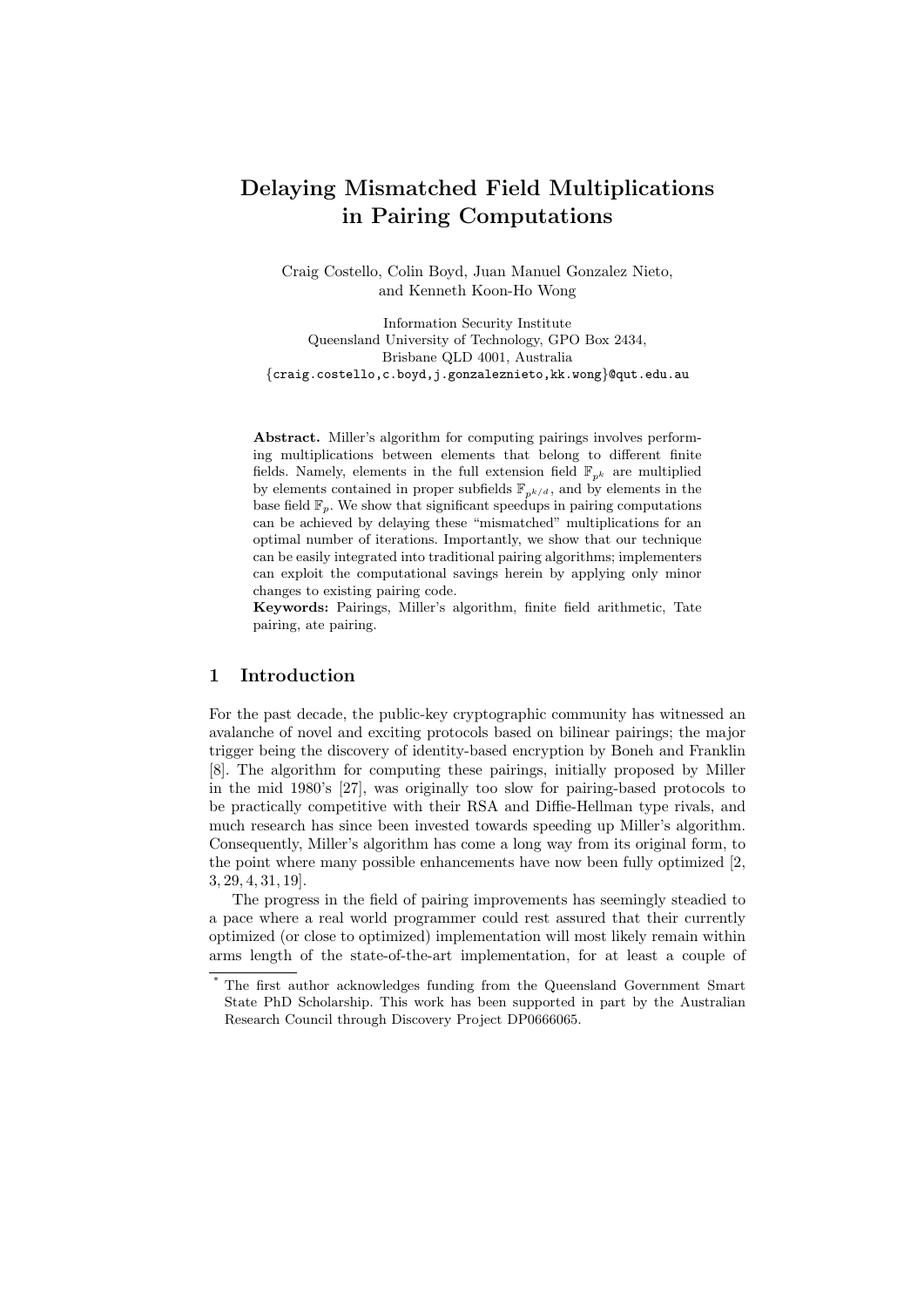years. Nevertheless, so long as optimizations continue to be introduced [5, 12, 10], old pairing code could potentially become outdated quite quickly. The importance of code reusability and integrability might be the difference between an implementer continuing to modify and update their existing code in light of the latest breakthroughs, or shying away from such improvements because of the difficulty in integrating them.

It was shown very recently [10] that it is possible to avoid much of the costly, full extension field arithmetic encountered in pairing computations over large prime fields by replacing a multiplication in the full extension field with more minor multiplications in its proper subfields, decreasing the overall complexity of Miller's algorithm by over 30% in some cases. In these instances, an implementation not encompassing these techniques would perform substantially slower compared to one that does. However, a programmer wishing to implement the methods of avoiding extension field arithmetic in [10] would be facing the task of re-writing most (if not all) of their pairing code from scratch, having to employ new and potentially cumbersome explicit formulas.

In this paper we provide an alternative to the technique in [10] that offers much higher integrability into traditional pairing algorithms and existing pairing code. The idea used herein is the same as that used by Granger, Page and Stam [18, §6], who employ loop unrolling to combine two Miller iterations at a time, achieving fewer overall field operations in the case of characteristic three pairing implementations. In this paper we apply this same loop unrolling technique to pairings computed over large prime fields, by analyzing the cost of combining  $n$  Miller iterations at a time, and choosing the optimal value of  $n$  for various embedding degrees. Unlike the method in [10], our method requires no new explicit formulas for elliptic curve point operations and Miller line computations. Our aim is to inject a new and conceptually simple subroutine into Miller's algorithm that optimizes the field arithmetic occuring between elements of finite fields with different extension degree, with a parallel goal of minimizing the change imposed on existing pairing code.

The rest of this paper is organized as follows. In Section 2 we set notations and give a background on the computation of pairings. In Section 3 we discuss the proposed technique, before analyzing its computational complexity in Section 4. We provide necessary implementation details in Section 5, before providing parameters to optimize its implementation in Section 6, where we also draw comparisons against the traditional version of Miller's algorithm. In Appendix A, we provide MAGMA code that can be used as a basis to build implementations of our technique in other languages.

## 2 Preliminaries

Implementing pairings in cryptography most commonly requires the definition of two linearly independent groups,  $\mathbb{G}_1$  and  $\mathbb{G}_2$ , of large prime order r, contained on an elliptic curve E which is defined over a finite field  $\mathbb{F}_q$  of large prime characteristic p. Herein, we choose to deal with the most common case of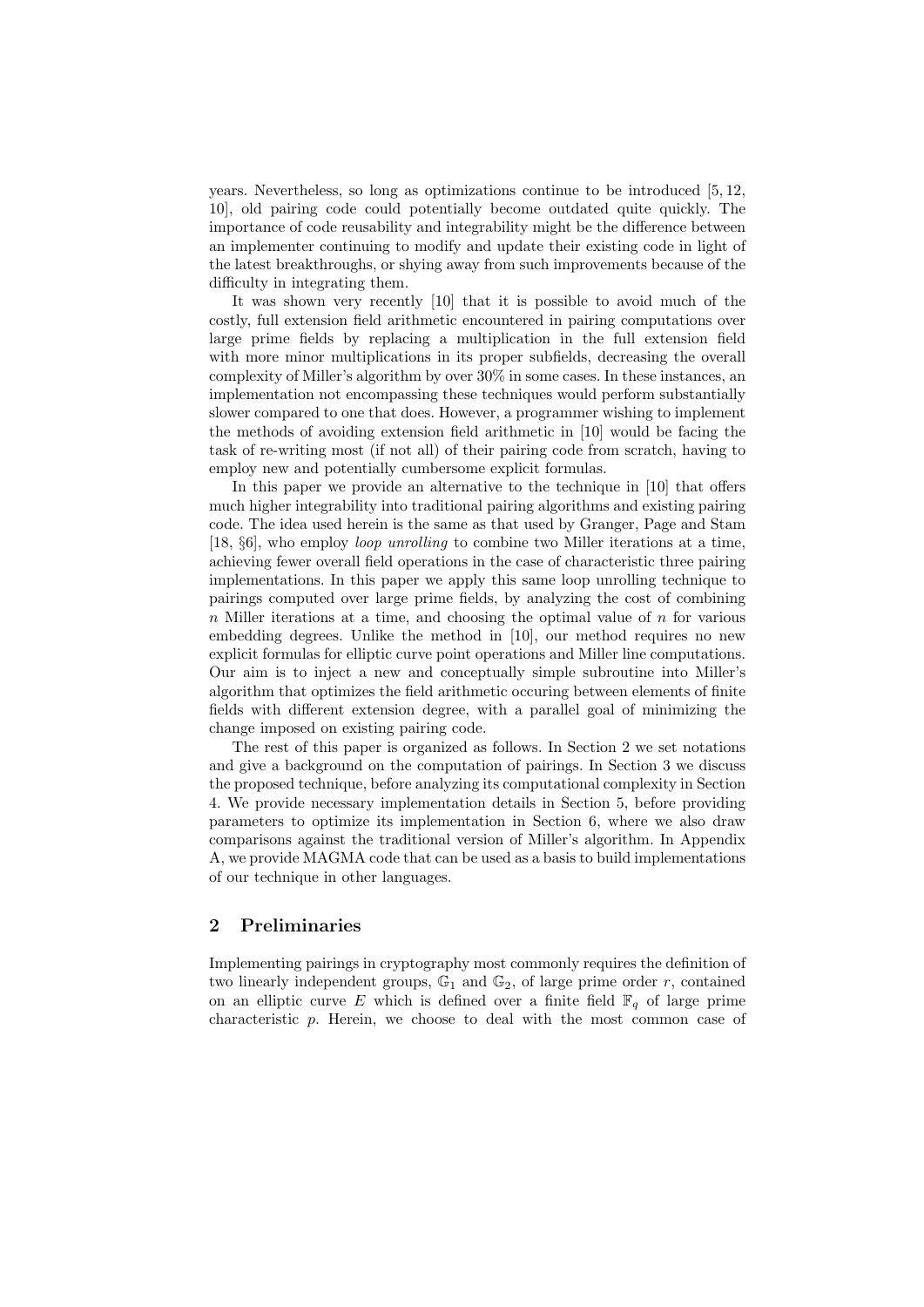prime fields, so that in fact we have  $q = p$ . Let  $\pi_p$  be the p-power Frobenius endomorphism on E. In general, the most popular choices for  $\mathbb{G}_1$  and  $\mathbb{G}_2$ are the two eigenspaces of  $\pi_p$ , restricted to the r-torsion  $E[r]$  of E, so that  $\mathbb{G}_1 = E[r] \cap \text{ker}(\pi_p - [1])$  and  $\mathbb{G}_2 = E[r] \cap \text{ker}(\pi_p - [p])$ . Let k be the smallest integer such that  $r | p^k-1$ ; a direct consequence of this is that the field  $\mathbb{F}_{p^k}$  is the smallest extension of  $\mathbb{F}_p$  that contains all of the points in  $E[r]$ , so that  $\mathbb{F}_{p^k}$  houses both  $\mathbb{G}_1$  and  $\mathbb{G}_2$  in their entirity. We refer to k the embedding degree, because computing the pairing of any two linearly independent points in  $E[r]$  results in an element of an order-r subgroup of the finite field  $\mathbb{F}_{p^k}$ , i.e. the pairing embeds the points of  $E[r]$  into the k-degree extension of  $\mathbb{F}_p$ . We use  $\mathbb{G}_T$  to denote this order-r subgroup of  $\mathbb{F}_{p^k}$ , since this is the target group of the pairing map. For  $k > 1$ , the points in  $\mathbb{G}_1$  are completely defined over the base field  $\mathbb{F}_p$ , whilst the points in  $\mathbb{G}_2$  are defined over the larger field  $\mathbb{F}_{n^k}$ .

We assume that our pairing is defined by the Tate methodology rather than the Weil methodology (see [19]), since the Weil pairing has been phased out in practice due to its inefficient computation. The Tate methodology computes a bilinear pairing, e, of two linearly independent points  $R, S \in E[r]$ , as

$$
e(R, S) = f_{m,R}(S)^{(p^k - 1)/r},
$$
\n(1)

where  $f_{m,R}$  is a function with divisor div $(f_{m,R}) = m(R) - (mR) - (m-1)(O)$ , with O being the neutral element on E. We refer to the function  $f_{m,R}$  as the Miller function, since it is computed using Miller's algorithm. This algorithm uses relations between divisors of functions to build  $f_{m,R}$  in  $\log_2(m)$  iterations in a double-and-add like fashion, as summarized in Algorithm 1.

Pairings that fit into the Tate methodology can be naturally divided into two categories: Miller-lite pairings which take  $R \in \mathbb{G}_1$  and  $S \in \mathbb{G}_2$  and Miller*full* pairings which take  $R \in \mathbb{G}_2$  and  $S \in \mathbb{G}_1$ . That is,  $e_{\text{life}} : \mathbb{G}_1 \times \mathbb{G}_2 \mapsto \mathbb{G}_T$ , whilst  $e_{\text{full}}$ :  $\mathbb{G}_2 \times \mathbb{G}_1 \mapsto \mathbb{G}_T$ . The Tate pairing and the twisted ate pairing [20] are examples of Miller-lite pairing, whilst the ate pairing [20] and its derivatives (the ate<sub>i</sub> pairing [26], the R-ate pairing [24], etc) sit under the umbrella of Miller-full pairings. Efficient pairing implementations make use of the twisted curve  $E'$  to define a group  $\mathbb{G}_2' \in E'$  that is isomorphic to  $\mathbb{G}_2 \in E$ , but whose elements are contained in a much smaller subfield  $\mathbb{F}_{p^e} \subset \mathbb{F}_{p^k}$ , where  $e = k/d$  and d is the degree of the twist. We let  $\psi : E' \to E$  denote the twisting isomorphism from E' to E, so that  $\psi(\mathbb{G}_2) = \mathbb{G}_1$ . The bulk of the operations encountered in an iteration of Miller's algorithm are computed using the coordinates of  $R$  or its image  $R'$ under  $\psi^{-1}$ , so that Miller-lite pairings benefit from the majority of operations being performed over  $\mathbb{G}_1$ , which is defined over the base field  $\mathbb{F}_n$ . Alternatively, Miller-full pairings spend the majority of computations operating on coordinates that are defined over the larger extension field  $\mathbb{F}_{p^e}$ . Such computations are more costly over extension fields, however Miller-full pairings are usually more efficient than Miller-lite pairings in practice [20, 12], because they enjoy a much smaller loop parameter  $m$ , meaning that Miller's algorithm requires significantly less iterations.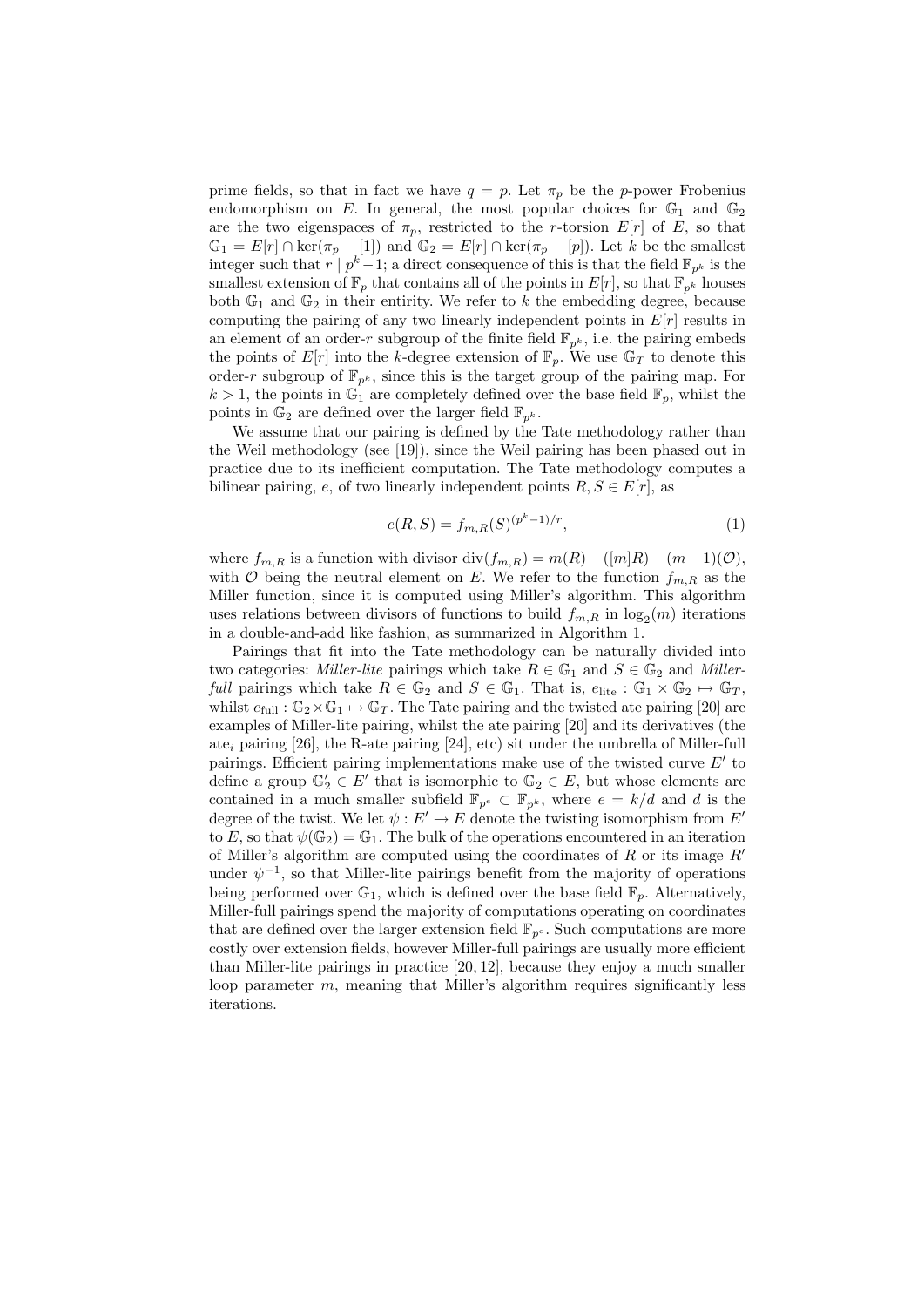Algorithm 1 Miller's double-and-add Algorithm

**Input:**  $R, S, m = (m_{l-1}...m_1, m_0)_2.$ **Output:**  $f_{m,R}(S) \leftarrow f$ . 1:  $T \leftarrow R, f \leftarrow 1.$ 2: for  $i = l - 2$  to 0 do 3:  $T \leftarrow [2]T$ . 4: Compute a function q, which has divisor div(q) =  $2(T) - (2T) - (O)$ . 5: Compute  $g = g(S)$  (evaluate g at the coordinates of S). 6:  $f \leftarrow f^2 \cdot g$ . 7: if  $m_i \neq 0$  then 8:  $T \leftarrow T + R$ . 9: Compute a function g, which has divisor div(g) =  $(T) + (R) - (T + R) (0)$ . 10: Compute  $q = q(S)$  (evaluate q at the coordinates of S). 11:  $f \leftarrow f \cdot g$ . 12: end if 13: end for 14: return f.

Any extension fields of  $\mathbb{F}_p$  that are required in the pairing computation are best constructed using towers of field extensions. The general method to construct towers of extension fields in pairing-based cryptography is originally due to Koblitz and Menezes [23], who introduced the notion of pairing-friendly fields, where the embedding degree is chosen to be of the form  $k = 2^i 3^j$ , and the characteristic of the field  $\mathbb{F}_p$  is chosen to be  $p \equiv 1 \mod 12$ . These conditions allow us to easily build a tower of extensions up to  $\mathbb{F}_{p^k}$  using a sequence of  $z = i + j$ cubic and quadratic sub-extensions, where the defining polynomial for each of the  $d_{i,j}$ -degree sub-extensions are actually binomial of the form  $x^{d_{i,j}} - \alpha$ . Such quadratic and cubic binomials facilitate fast arithmetic over extension fields. Very recently, Benger and Scott [5] broadened the definition of pairing-friendly fields to present the more general notion of towering-friendly fields, which are fields of the form  $\mathbb{F}_{q^m}$  (q not necessarily prime itself) for which all prime divisors of m also divide  $q - 1$ , showing that efficient tower constructions can also be achieved without satisfying the more restrictive condition of  $p \equiv 1 \text{ mod } 12$  for characteristic p fields.

For elliptic curves, there are only four twist degrees possible:  $d = 2$  quadratic twists,  $d = 3$  cubic twists,  $d = 4$  quartic twists and  $d = 6$  sextic twists. In both Miller-lite and Miller-full pairings, it is advantageous to choose the Weierstrass curve model (of the form  $y^2 = x^3 + ax + b$ ) which supports the maximal twist degree d, such that  $d | k$ . Cubic and sextic twists are only possible when  $a = 0$ , quartic twists when  $b = 0$ , and quadratic twists impose no condition on the curve constants, although it is usually advantageous to set either a or b to be zero for computational efficiency anyway [1, 12].

For quadratic and cubic twists,  $\mathbb{F}_{p^k}$  is the direct (quadratic or cubic) subextension of the field  $\mathbb{F}_{p^e}$ . For quartic and sextic extensions, however, we must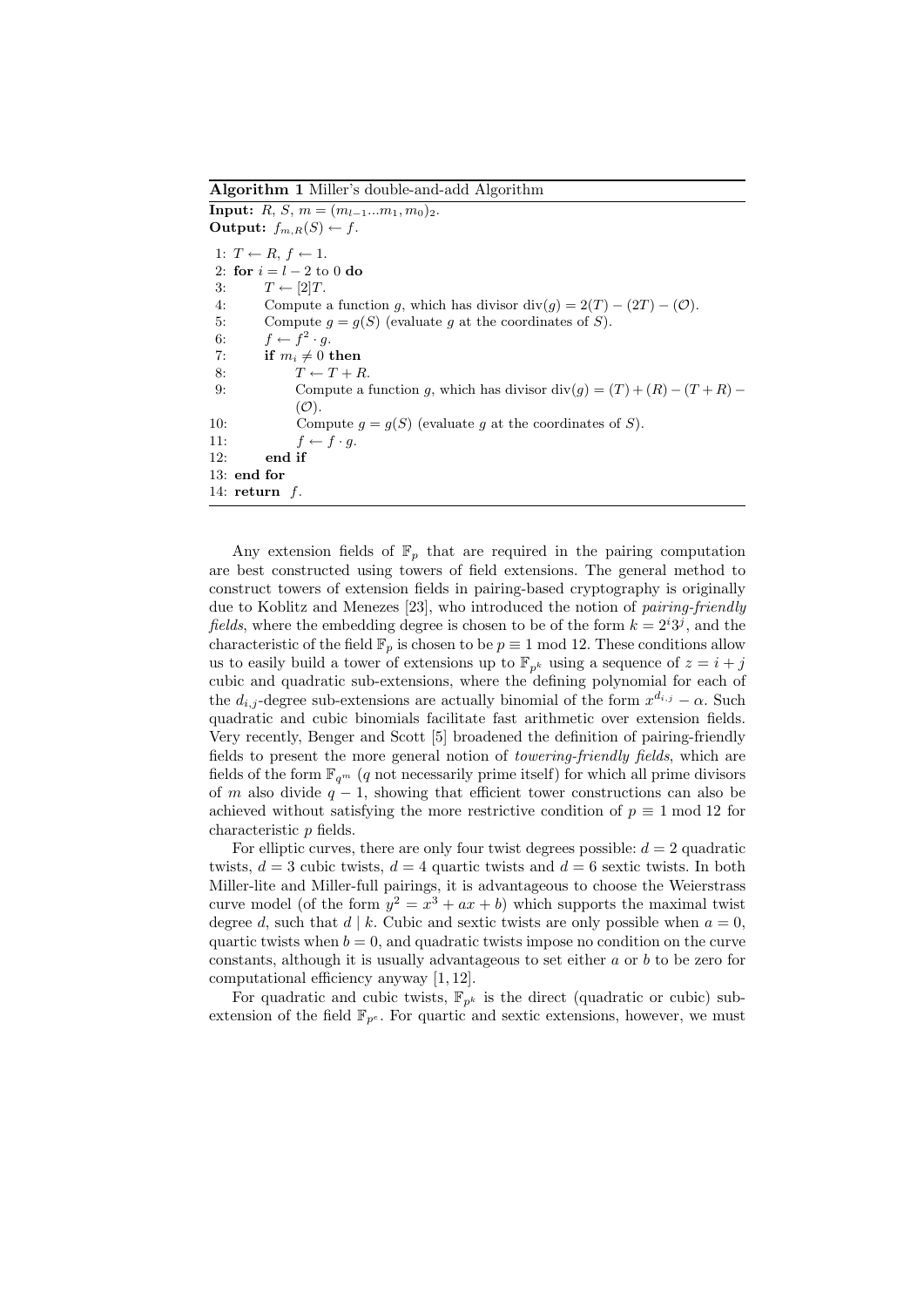first extend  $\mathbb{F}_{p^e}$  to an intermediate field  $\mathbb{F}_{p^h}$ , where  $\mathbb{F}_{p^e} \subset \mathbb{F}_{p^h} \subset \mathbb{F}_{p^k}$ , and the field extensions are formed by taking  $\mathbb{F}_{p^h} = \mathbb{F}_{p^e}(\alpha)$  and  $\mathbb{F}_{p^k} = \mathbb{F}_{p^h}(\beta)$ . We denote the degree of the extensions as  $\delta_{\alpha} = [\mathbb{F}_{p^h} : \mathbb{F}_{p^e}] = h/e$  and  $\delta_{\beta} = [\mathbb{F}_{p^k} : \mathbb{F}_{p^h}] = k/h$ , in agreement with  $[\mathbb{F}_{p^k} : \mathbb{F}_{p^e}] = \delta_{\alpha} \delta_{\beta} = k/e = d$ . For all twists, we have that an element of the full extension field, say the Miller function  $f \in \mathbb{F}_{n^k}$ , takes the form

$$
f = \sum_{j=0}^{\delta_{\beta}-1} \left( \sum_{i=0}^{\delta_{\alpha}-1} f_{j,i} \cdot \alpha^{i} \right) \cdot \beta^{j}, \qquad (2)
$$

where each of the  $f_{j,i}$  are contained in  $\mathbb{F}_{p^e}$ . For quadratic twists we must take  $(\delta_{\alpha}, \delta_{\beta}) = (2, 1)$  and for cubic twists we must take  $(\delta_{\alpha}, \delta_{\beta}) = (3, 1)$ . For both quartic and sextic twists, Benger and Scott [5] suggest that the most efficient tower is constructed with  $\delta_{\alpha} = 2$ , so that quartic twists should take  $(\delta_{\alpha}, \delta_{\beta}) =$  $(2, 2)$ , and sextic twists should take  $(\delta_{\alpha}, \delta_{\beta}) = (2, 3)$ . The nature of the tower for the fields that lie between  $\mathbb{F}_p$  and  $\mathbb{F}_{p^e}$  do not play a role in this work, so we pay no attention to these details, but point the interested reader to [5].

The general twist of a short Weierstrass curve is written as  $E'(\mathbb{F}_{p^e}) : y^2 =$  $x^3 + az^4x + bz^6$ , where the isomorphism  $\psi : E' \to E$  is defined as  $\psi(x', y') =$  $(z^2x', z^3y')$ . For quartic twists when  $b = 0$ , we choose  $z^4 \in \mathbb{F}_{p^e}$  such that  $z^2 \in$  $\mathbb{F}_{p^{k/2}} \not\in \mathbb{F}_{p^e}$  and  $z \in \mathbb{F}_{p^k} \not\in \mathbb{F}_{p^{k/2}}$ , so that we can set  $\alpha = z^2$  and  $\beta = z^3$ , resulting in a twisting isomorphism  $\psi(x', y') = (\alpha x', \beta y')$  that allows twisted coordinates to be easily integrated with general field elements taking the form of f in (2). Similarly, for sextic twists when  $a = 0$ , we choose  $z^6 \in \mathbb{F}_{p^e}$  such that  $z^3 \in \mathbb{F}_{p^{k/3}} \notin \mathbb{F}_{p^e}$  and  $z^2 \in \mathbb{F}_{p^{k/2}} \notin \mathbb{F}_{p^e}$ , so that we can set  $\alpha = z^3$  and  $\beta = z^2$ , and the twisting isomorphism conveniently becomes  $\psi(x', y') = (\beta x', \alpha y')$ .

We follow the general trend of reporting results for even  $k$  [3, 23, 5], since such embedding degrees support the denominator elimination optimization [2]. Thus, any k we consider which is divisible by 3 will also be divisible by 6 and admit a sextic twist, so that we do not need to consider cubic twists. Computationally speaking, the treatment of cubic twists is quite different to the other even degree twists and tends to be awkward anyway [12], so curves with odd embedding degree divisible by 3 are generally not chosen in practice, although Lin et al. [25] show that choosing  $k = 9$  can be competitive at some security levels.

Remark 1 (A notation for counting costs). This paper is largely concerned with the computational cost of field operations, so we employ a notation that allows us to easily narrate such costs alongside the associated algebra. We use  $\cosh[L \leftarrow J]$  to denote the computational cost of computing the set  $L = \{L_1, ..., L_i\}$  from the already computed (or available) set  $J = \{J_1, ..., J_i\}$ . If the best way to compute the set  $L$  from the set  $J$  is to compute the intermediate set  $K = \{K_1, ..., K_j\}$ , then we can clearly split the cost, so that  $\textsf{cost}[L \leftarrow J] = \textsf{cost}[L \leftarrow K] + \textsf{cost}[K \leftarrow J],$  under the assumption that there does not exist a cheaper way to compute  $L$  from  $J$  which does not require the computation of K. When referring to the cost of computing the set  $L$  without assuming any prior computations, we simply use  $\cosh[L]$ .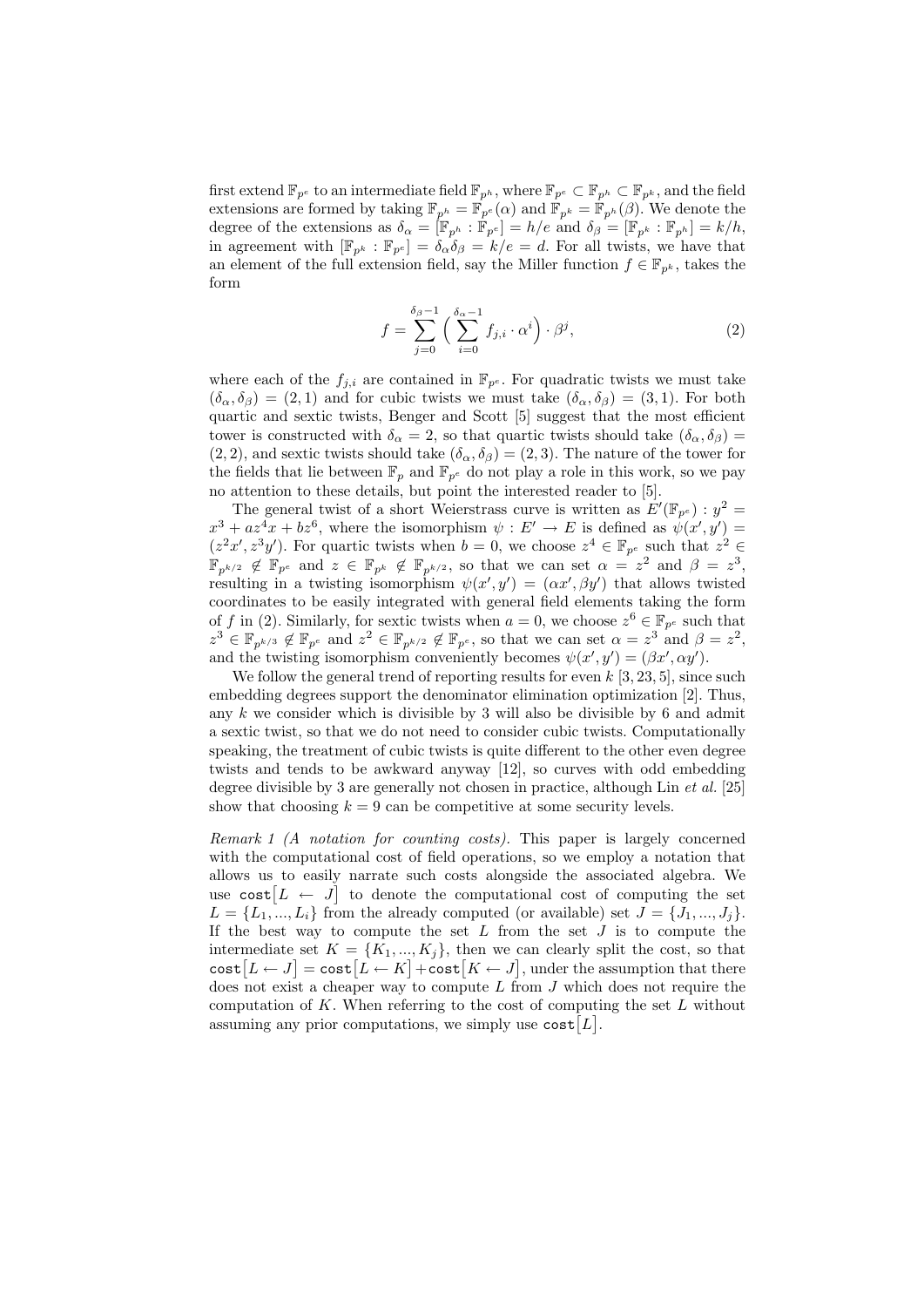Remark 2 (The squaring vs. multiplication ratio). Our cost analyses are primarily concerned with field multiplications and field squarings and we choose not pay any attention to the much cheaper cost of field additions, although the algorithms presented herein aim to minimize all field operations. We use  $\mathbf{m}_i$  and  $s_i$  to represent the respective costs of a multiplication and a squaring in the field  $\mathbb{F}_{p^i}$ . Since the ratio of the complexity of a field squaring to a field multiplication is specific to the implementation, we leave the discussion general until Section 6 by using the parameter  $\Omega$ , which denotes the **s** : **m** ratio. That is, **s** =  $\Omega$ **m**, where  $0 \ll Q \leq 1$ . For example, Bernstein [6] achieves  $\Omega = 0.68$  and Hisil [21] reports  $\Omega = 0.72$ , while the EFD [7] presents results based on the more commonly accepted  $\Omega = 0.8$  and  $\Omega = 1$  values.

Remark 3 (Non-specific field definitions). In the pairing  $e(R, S)$ , the respective fields that  $R$  and  $S$  belong to are different depending on whether the pairing is a Miller-lite or Miller-full pairing. In a Miller-lite pairing computed as  $e(R, \psi(S'))$ , we take  $R \in \mathbb{F}_p$  and  $S' \in \mathbb{F}_{p^e}$ , whilst a Miller-full pairing computed as  $e(\psi^{-1}(R), \psi^{-1}(S))$  (see [12]) has  $R' \in \mathbb{F}_{p^e}$  and  $S \in \mathbb{F}_p$ . Ignoring the twisting elements  $\alpha$  and  $\beta$ , then the first and second arguments in a Miller-lite pairing are from  $\mathbb{F}_p$  and  $\mathbb{F}_{p^e}$  respectively, whilst the same arguments in a Miller-full pairing are from  $\mathbb{F}_{p^e}$  and  $\mathbb{F}_p$  respectively. In sections 3 and 4, we cover both cases simultaneously by saying that the first argument R belongs to  $\mathbb{F}_{p^u}$  and the second argument S belongs to  $\mathbb{F}_{p^v}$ , where it is understood that  $(u, v) = (1, e)$  for Miller-lite pairings and  $(u, v) = (e, 1)$  for Miller-full pairings. Most importantly, in either case we have that multiplying an element of  $\mathbb{F}_{p^u}$  by an element of  $\mathbb{F}_{p^v}$ costs  $e$ **m**<sub>1</sub> (cf. [12]).

Remark 4 (Ignoring additions). As is the common trend in papers discussing optimal pairing implementations, we assume that the loop parameter  $m$  has low Hamming weight so that additions are sparse in Miller's algorithm. Thus, when discussing any consecutive iterations of the Miller loop, we assume that no such iterations involve additions.

#### 3 Delaying Mismatched Multiplications

We begin this section by illustrating the potential advantage of delaying "mismatched" multiplications, through the use of a toy example. Suppose we have a basic algorithm that involves  $n$  iterations, where the  $i$ -th iteration simply involves computing an element  $a_i$ , and updating the master function  $A_i$  as  $A_i \leftarrow a_i \cdot A_{i-1}$ , where the master function was initialized as  $A_0$ . The output of the algorithm would be  $A_n = (((...(A_0 \cdot a_1) \cdot a_2)...)))$ , which could alternatively be written, or indeed computed as  $A_n = A_0 \cdot (\prod_{i=1}^{n'} a_i)$ , where the product of the  $a_i$ 's is computed prior to multiplication with  $A_0$ . If both  $A_0$  and the  $a_i$ 's are general elements of the same field, say  $\mathbb{F}_{p^c}$ , then both methods of computation would require *n* multiplications in  $\mathbb{F}_{p^c}$ , as

cost
$$
[A_n \leftarrow \{a_1, ..., a_n, A_0\}] = \sum_{i=1}^n \text{cost}[A_i \leftarrow \{A_{i-1}, a_i\}] = \sum_{i=1}^n 1 \mathbf{m}_c = n \mathbf{m}_c,
$$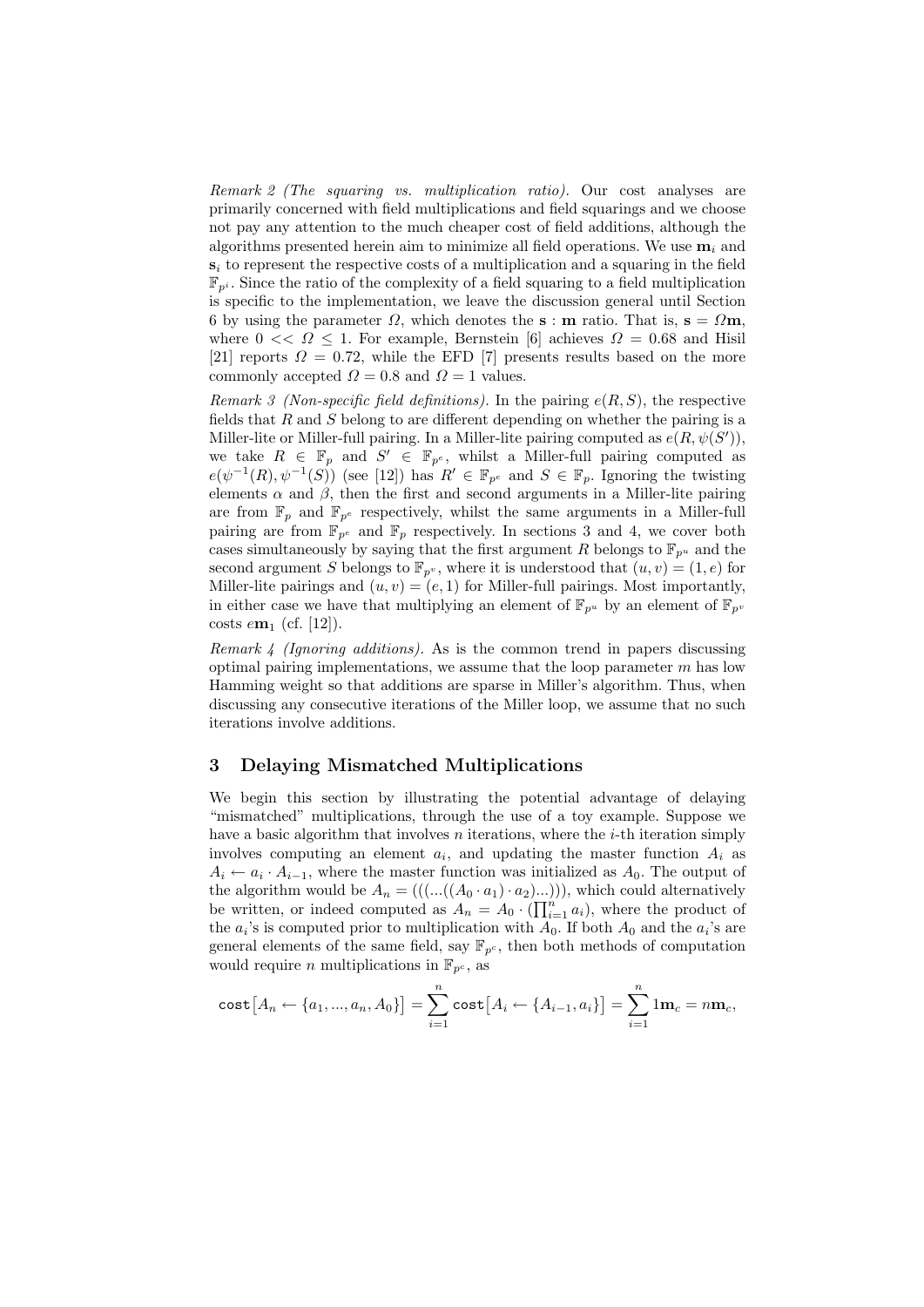cost
$$
[A_n \leftarrow \{a_1, ..., a_n, A_0\}] = \text{cost}[A_n \leftarrow \{\prod_{i=1}^n a_i, A_0\}] +
$$
  
cost $\left[\prod_{i=1}^n a_i \leftarrow \{a_1, ..., a_n\}\right] = 1\mathbf{m}_c + (n-1)\mathbf{m}_c = n\mathbf{m}_c.$ 

However, suppose again that the  $a_i$  values are general elements of the field  $\mathbb{F}_{p^c}$ , but instead suppose that  $A_0$  is a general element of the degree-w extension field  $\mathbb{F}_{n^{cw}}$ , of  $\mathbb{F}_{n^c}$ . For ease of exposition, we assume for now that w is prime so that a general element of  $\mathbb{F}_{p^{cw}}$  can be expressed as a  $(w-1)$ -degree polynomial with coefficients in  $\mathbb{F}_{p^c}$ . In this case, multiplying each of the  $a_i$  values by  $A_0$  would typically involve multiplying each of the w coefficients of  $A_0$  by  $a_i$ , costing  $w\mathbf{m}_c$ each time. Clearly, it would be advantageous to form the product  $\prod_{i=1}^{n} a_i$  prior to a multiplication by  $A_0$ , as we show by using the same comparison as before, where

cost
$$
[A_n \leftarrow \{a_1, ..., a_n, A_0\}] = \sum_{i=1}^n \text{cost}[A_i \leftarrow \{A_{i-1}, a_i\}] = \sum_{i=1}^n w \mathbf{m}_c = w n \mathbf{m}_c,
$$

whilst

cost 
$$
[A_n \leftarrow \{a_1, ..., a_n, A_0\}] = \text{cost}[A_n \leftarrow \{\prod_{i=1}^n a_i, A_0\}] +
$$
  
cost  $\left[\prod_{i=1}^n a_i \leftarrow \{a_1, ..., a_n\}\right] = w\mathbf{m}_c + (n-1)\mathbf{m}_c = (w+n-1)\mathbf{m}_c.$ 

Forming the product of the  $a_i$  elements from the smaller field prior to the multiplication by  $A_0$  gives a count of  $(w + n - 1)$ **m**<sub>c</sub>, as opposed to the wn**m**<sub>c</sub> that it costs to multiply  $a_i$  by  $A_0$  in each iteration. When  $n > 1$  and  $w > 1$ , it is always the case that  $wn > (w + n - 1)$ , so that forming the product of  $n > 1$  elements in the smaller field and *delaying* any multiplications by the element in the larger field is always advantageous. The central theme of this paper is applying this idea towards pairing computations, however the story in Miller's algorithm is more complicated than the example above. Firstly, the "mismatched" multiplications above were easy to spot, since we were multiplying general elements from different fields. However, there are other more subtle examples of mismatched multiplications, which we formalize in the following definitions.

Definition 1 (General vs. special field elements). Let  $\omega \in \mathbb{F}_{p^c}$ , where  $\mathbb{F}_{p^c}$  is constructed as a tower of extensions as  $\mathbb{F}_p \subset \mathbb{F}_{p^{c_1}} \subset \mathbb{F}_{p^{c_1 c_2}} \subset ... \subset$  $\mathbb{F}_{p^{c_1c_2...c_t}} = \mathbb{F}_{p^c}$ , i.e.  $c_i$  is the degree of the i-th extension in the tower up to  $\mathbb{F}_{p^c}$ . Let  $C_j = \prod_{i=1}^j c_i$  so that we can write the tower as  $\mathbb{F}_p \subset \mathbb{F}_{p^{C_1}} \subset \mathbb{F}_{p^{C_2}} \subset$  $\ldots \subset \mathbb{F}_{p^c}$  =  $\mathbb{F}_{p^c}$ . Let  $\#\omega(\mathbb{F}_{p^c})$  be the number of non-zero coefficients in the

or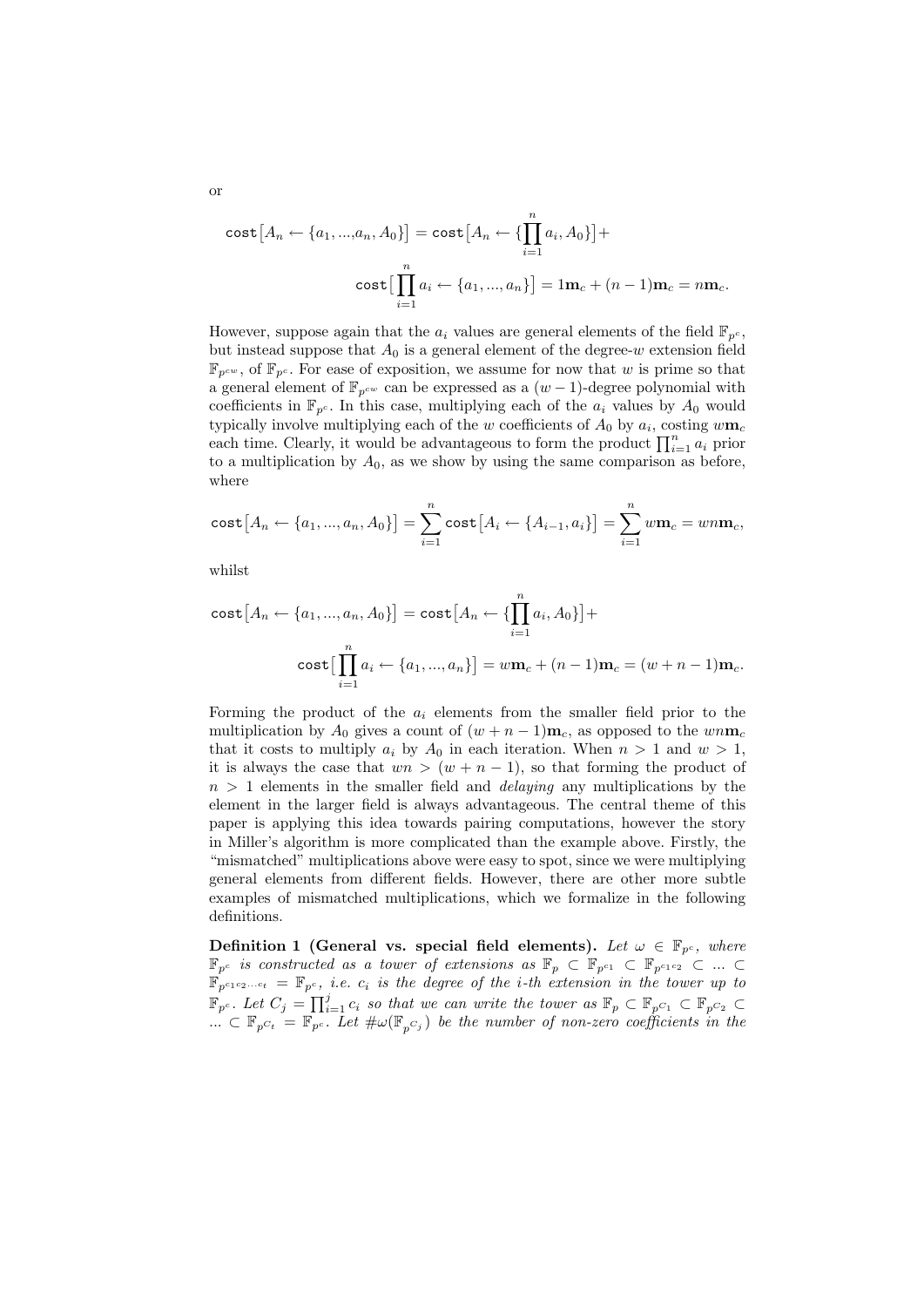polynomial representation of  $\omega$  over the subfield  $\mathbb{F}_{p^{C_j}}$ . If  $\#\omega(\mathbb{F}_{p^{C_j}}) < c/C_j$  for any j where  $1 \leq j \leq t$ , then we call  $\omega$  a special element of  $\mathbb{F}_{p^c}$ , otherwise we call  $\omega$  a general element of  $\mathbb{F}_{p^c}$ .

**Definition 2** (Mismatched multiplications). Let  $\omega \in \mathbb{F}_{p^c}$  and  $\hat{\omega} \in \mathbb{F}_{p^c}$ . We call the multiplication between  $\omega$  and  $\hat{\omega}$  mismatched if one of the following two conditions hold:

> (*i*)  $c \neq \hat{c}$ . (ii)  $c = \hat{c}$ , but at least one of  $\omega$  and  $\hat{\omega}$  are special.

We refer to a mismatched multiplication as a type  $(i)$  or type  $(ii)$  mismatch, depending on which of the above conditions it breaches.

Equipped with the above definitions, we now focus on searching for mismatched multiplications in Miller's algorithm, with the aim of investigating the possibility and potential advantage of optimizing the delay or the avoidance of such multiplications. We start by taking a close look at the doubling stage of Miller's algorithm which is the combination of steps 3, 4, 5 and 6 of Algorithm 1. Steps 3 and 4 involve doubling the point  $T$  (i.e. computing  $[2]T$  from  $T$ ), and computing the coefficients of the associated function  $g$  with divisor  $div(q) = 2(T) - (2T) - (O)$ . These computations only depend on the coordinates of the point  $T = (T_x, T_y) \in \mathbb{F}_{p^u}$ , and since  $T_x$  and  $T_y$  are assumed to be general elements of  $\mathbb{F}_{p^u}$ , we can safely assume that, in general, none of the field multiplications in steps 3 and 4 are mismatched. Many authors have achieved speed ups in pairing computations by focussing on reducing the combined cost of these two steps  $[9, 13, 22, 1, 11, 12]$ , where the cost of encapsulated point doubling (step 3) and line computation (step 4) is generally presented together, in terms of the combined number of field multiplications (m) and squarings (s) encountered, as

$$
\text{cost}[\{g, [2]T\} \leftarrow T] = m\mathbf{m}_u + s\mathbf{s}_u = (m + \Omega s)\mathbf{m}_u. \tag{3}
$$

For curves with even embedding degrees, the denominator elimination optimization greatly simplifies the form of the line function g, so that  $g = g(x, y)$ always (cf. [12]) takes the form

$$
g(x,y) = g_x \cdot x + g_y \cdot y + g_0,\tag{4}
$$

where  $g_x, g_y, g_0 \in \mathbb{F}_{p^u}$ . Step 5 of Algorithm 1 involves evaluating g at the coordinates of  $S = (S_x, S_y)$ , i.e. multiplying  $g_x$  by  $S_x$  and  $g_y$  by  $S_y$ . From Section 2, we know that (unless  $e = 1$ ) R and S are contained in different fields, so that the evaluation of  $g$  at  $S$  incurs two type (i) mismatched multiplications. Following this, step 6 of Algorithm 1 involves squaring the Miller function  $f \in \mathbb{F}_{n^k}$ , and multiplying this result by  $g(S) \in \mathbb{F}_{p^k}$ . Although the point S belongs to the field  $\mathbb{F}_{p^k}$ , each of its coordinates are actually either very special elements of  $\mathbb{F}_{p^k}$ , or lie in proper subfields of  $\mathbb{F}_{p^k}$ . For example, in Section 2 we saw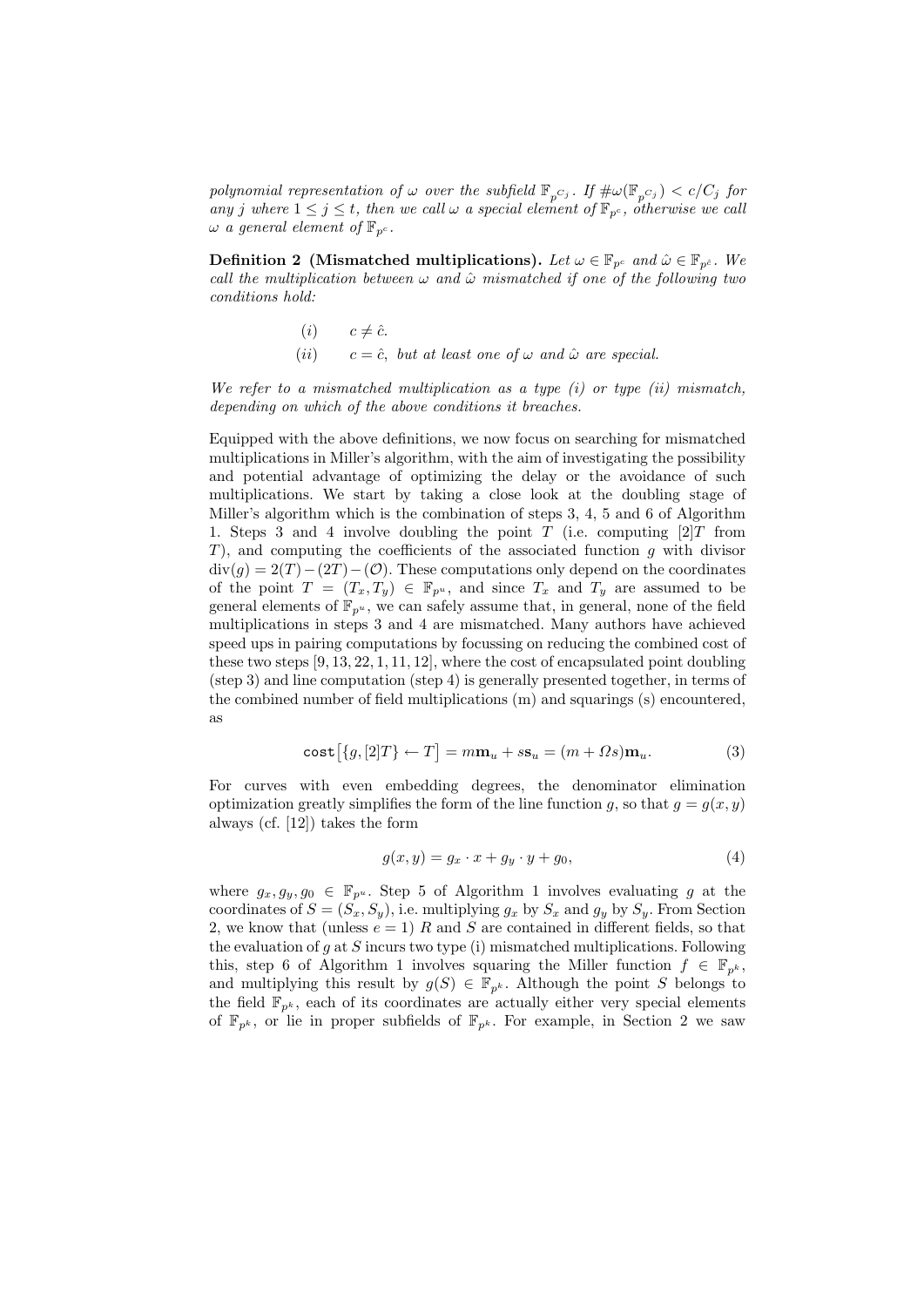that an implementation employing a quartic twist has  $(S_x, S_y) = (\alpha \hat{S_x}, \beta \hat{S_y})$ , where  $\hat{S}_x, \hat{S}_y \in \mathbb{F}_{p^v}$ , or similarly an implementation using a sextic twist has  $(S_x, S_y) = (\beta \hat{S}_x, \alpha \hat{S}_y)$  with  $\hat{S}_x, \hat{S}_y \in \mathbb{F}_{p^v}$ . In both cases, it is clear by Definition 1 that  $g(S)$  is a special element of  $\mathbb{F}_{p^k}$ , so that the multiplication of the Miller function f by  $g(S)$  is, by Definition 2, a type (ii) mismatched multiplication.

We concretize the above discussion with an example, where we assume a sextic twist has been used, so that lines 5 and 6 of Algorithm 1 require that we compute a multiplication between

$$
f = (f_{2,1} \cdot \alpha + f_{2,0}) \cdot \beta^2 + (f_{1,1} \cdot \alpha + f_{1,0}) \cdot \beta + (f_{0,1} \cdot \alpha + f_{0,0}) \in \mathbb{F}_{p^k}
$$

and

$$
g(S_x,S_y)=(g_x\hat{S_x})\cdot\beta+(g_y\hat{S_y})\cdot\alpha+g_0\in\mathbb{F}_{p^k},
$$

where the  $f_{i,j}$ 's and both  $g_x \hat{S}_x$  and  $g_y \hat{S}_y$  are contained in  $\mathbb{F}_{p^e}$  (see Remark 3), and  $g_0$  is contained in  $\mathbb{F}_p$  for Miller-lite implementations or  $\mathbb{F}_{p^e}$  in Miller full implementations. Since  $g_x, g_y \in \mathbb{F}_{p^u}$  and  $\hat{S_x}, \hat{S_y} \in \mathbb{F}_{p^v}$ , the products formed to create  $q(S_x, S_y)$  are type (i) mismatches, whilst the multiplication between f and  $q(S)$  is a type (ii) mismatch.

There are two natural questions that now arise: are these mismatches a problem? and, if so, what can we do about them? We can immediately answer the first question by referring back to the toy example at the beginning of this section, where we saw that delaying the multiplications between elements of different sized fields can be very advantageous, particularly if the difference in the extension degrees is large.

We start the answer to the second question by noting the main complication, in terms of mismatched multiplications, that we encounter in an iteration of Miller's algorithm; that being the simultaneous presence of both type (i) and type (ii) mismatches. Specifically, each iteration of Miller's algorithm involves two type (i) mismatches buried inside a larger type (ii) mismatch. An ideal solution might involve minimizing both mismatches simultaneously, but unfortunately we will soon see that this is not possible; namely, that the type (i) mismatches are somewhat unavoidable in Miller's algorithm. However, the solution we adopt follows quite naturally if we start by trying to avoid the type (i) mismatches, as follows. In a particular iteration of Miller's algorithm, it seems that the only way we can avoid the type (i) mismatched multiplications is to delay them until the following iteration: let  $g$  and  $\tilde{g}$  represent two consecutive  $g$ 's in two iterations of Miller's algorithm, and suppose we temporarily delay evaluating  $q$  as  $S$  until the following iteration when  $\tilde{q}$  is computed. Instead of evaluating both functions separately at S, we form the product two indeterminate functions,  $g(x, y)$  and  $\tilde{g}(x, y)$ , modulo the curve equation, and call it  $G(x, y)$ . In fact, g would have been multiplied by f and squared in the previous iteration, so that  $G(x, y)$  is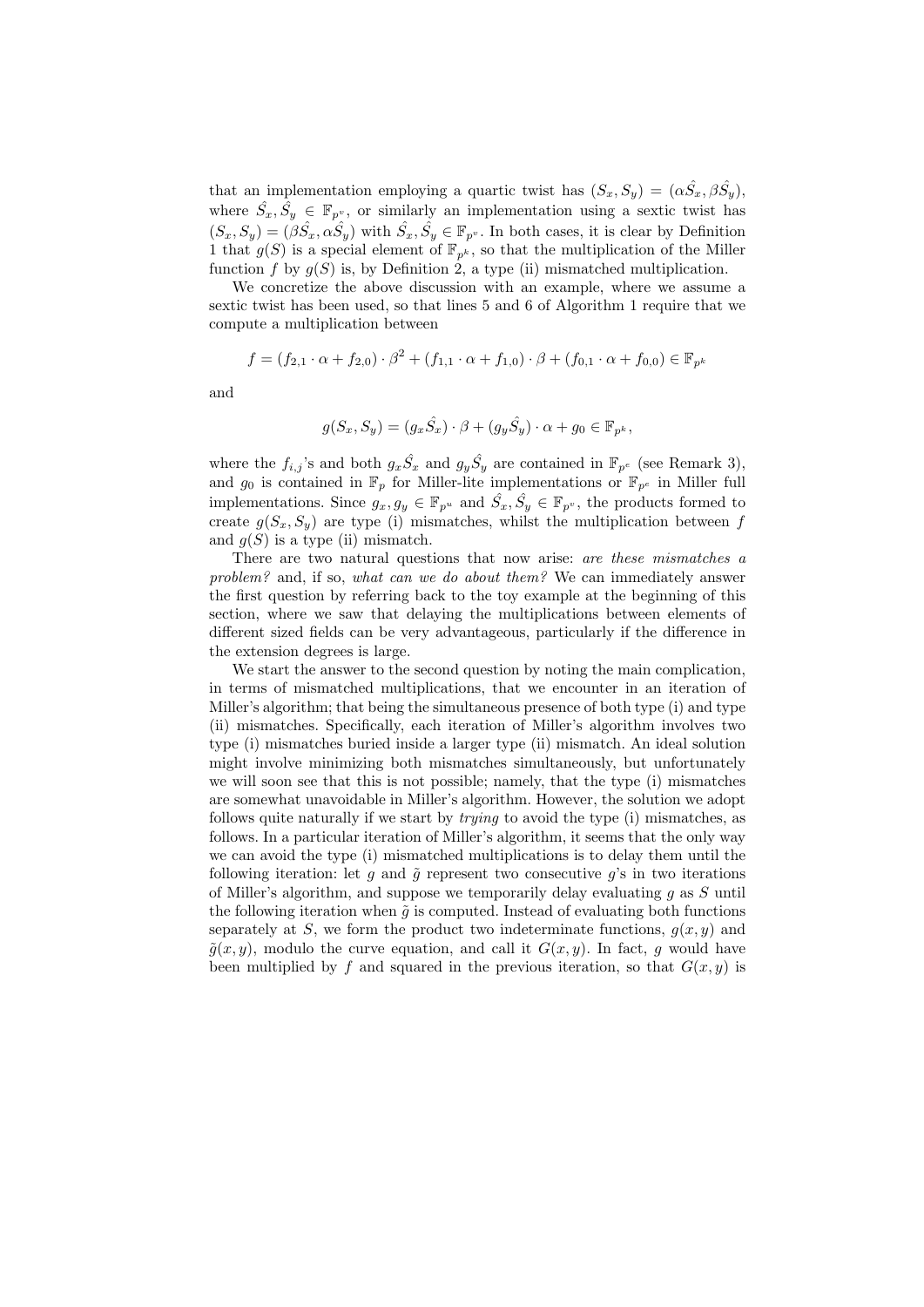actually computed as

$$
G(x,y) = g(x,y)^2 \cdot \tilde{g}(x,y) = (g_x \cdot x + g_y \cdot y + g_0)^2 \cdot (\tilde{g}_x \cdot x + \tilde{g}_y \cdot y + \tilde{g}_0)
$$

$$
= \sum_{i=0}^4 G_{x^i} \cdot x^i + \left[\sum_{i=0}^3 G_{x^i y} \cdot x^i\right] \cdot y,\tag{5}
$$

where we reduce any higher powers of  $y$  via the curve equation. We could then evaluate  $G(x, y)$  at S and multiply  $G(S)$  by the Miller function f, so that delaying the evaluation of g at S and the multiplication of f by  $g(S)$  avoided both types of mismatched multiplications for one iteration. However, at this next iteration, we now have many more type (i) multiplications to deal with. Namely, what would have been 4 type (i) mismatches in total (2 for the evaluation of  $q$  at  $S$ and likewise for the evaluation of  $\hat{q}$  at S), has now become 8 type (i) mismatches (multiplying  $G_{x^iy}$  by  $x^iy$  and  $G_{x^i}$  by  $x^i$  above). At a first glance then, this idea seems somewhat counterproductive. However, let us assume for now that we are employing a sextic twist so that  $(\delta_{\alpha}, \delta_{\beta}) = (2, 3)$  and observe the new function G evaluated at  $S = (\hat{S}_x \beta, \hat{S}_y \alpha)$ , as

$$
G(x,y) = \sum_{i=0}^{4} G_{x^i} \cdot S_x^i \cdot \beta^i + \left[ \sum_{i=0}^{3} G_{x^i y} \cdot S_x^i \cdot \beta^i \right] \cdot \alpha = \sum_{j=0}^{\delta_\beta} \left( \sum_{i=0}^{\delta_\alpha} \hat{G}_{j,i} \cdot \alpha^i \right) \cdot \beta^j,
$$
\n(6)

where each of the  $\hat{G}_{j,i}$  are easily derived combinations of the  $G_{x^iy}$  and  $G_{x^i}$ terms in (5). Importantly, we now have that  $G(x, y)$  has become a general element of  $\mathbb{F}_{p^k}$ , so that performing the multiplication between f and G will fully exploit a routine written to perform optimized multiplication over  $\mathbb{F}_{p^k}$ . More importantly, we have only had to perform one full extension field multiplication in two Miller iterations. In short, we delayed the multiplication between  $f$  and g until g was built up into G (a product of g's), a general element of  $\mathbb{F}_{p^k}$ , and in doing so we saved a mismatched multiplication in  $\mathbb{F}_{p^k}$ . The price we pay for this saving is the increased number of type (i) mismatched multiplications that are required to evaluate G at S, as well as an increased number of standard  $\mathbb{F}_{p^u}$ multiplications that are required to form the coefficients of  $G$  from  $g$  and  $\hat{g}$ . Our goal becomes clear then; we wish to explore whether it is advantageous to spend extra computations in order to achieve the savings offered by avoiding type (ii) mismatches altogether.

In the following sections, we explore these trade-offs in detail. Specifically, we consider delaying the multiplication between the  $q$ 's and the Miller function f for an arbitrary number  $(N)$  of iterations, a process we refer to as N-delay. We track the computational cost of N-delay and determine the optimum values of N for implementations over a variety of embedding degrees. Before moving to the next section, we make the following remarks.

Remark 5. Since we are forced to accept the presence of type (i) mismatches in pairings, one possible solution to the problem described above would be to write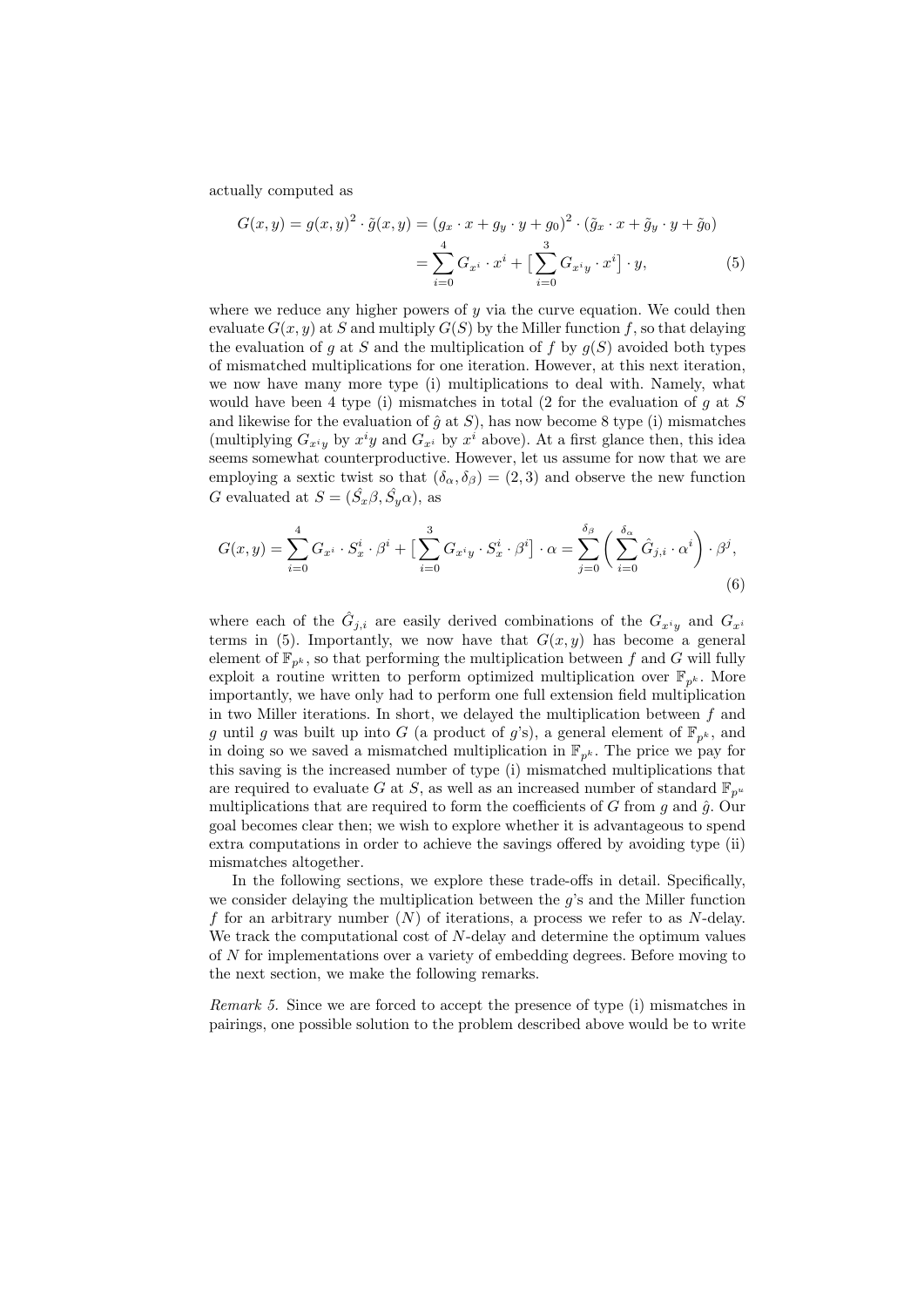a specialized multiplication routine for the type (ii) mismatched multiplication between the general element f and special element g, of  $\mathbb{F}_{p^k}$ . However, replacing the full  $\mathbb{F}_{p^k}$  multiplication routine (that takes two general field elements as inputs) with such a specialized routine means that, to some extent, we are sacrificing the tricks that speed up general multiplications, such as the Karatsuba and Toom-Cook methods. Such optimizations are the reason we build extension fields up as towers of degree 2 and 3 sub-extensions, so we argue that avoiding these optimizations is potentially counterproductive, instead favoring the Ndelay techniques herein.

Remark 6. The discussion in this section (and in the next) essentially describes the technique of loop unrolling, which was first introduced into pairing computations by Granger *et al.* [18], who merged iterations to exploit the sparsity of g. Speedups were achieved in [18] by combining two consecutive iterations into one merged iteration, in implementations over fields of characteristic three. This technique was later used by Shirase et al. [30] in pairing implementations over binary fields. To the best of the authors knowledge, this paper is the first to describe a general algorithm for loop unrolling which merges any number of iterations over large prime fields.

#### 4 The Cost of N-delay

We let N-delay refer to the process of delaying the multiplication of the Miller function f by consecutive function updates  $g$ ,  $N$  times in a row. We make note that  $N = 0$  corresponds to the standard Miller routine which delays zero multiplications between f and q, whilst  $N = 1$  corresponds to the Miller routine which delays one multiplication (combines two iterations), and so on, so that in general  $N$  can be thought of as the number of times a multiplication by  $f$ is delayed, whilst  $N + 1$  is the number of iterations that are combined. The aim of this section is to obtain an expression for the computational cost of Ndelay, in terms of  $N$ , so that we can determine the optimal  $N$  value for specific implementations. To do this, we determine the cost of delaying a single, but general iteration. That is, we write a general expression for the product of the  $n$ different powers of  $g$ 's accumulated after *n* iterations, and use this to determine the cost of updating this to the  $n + 1$ -th product. We then sum this cost from  $n = 0$  to  $n = N - 1$  to obtain the entire cost of performing N-delay.

We let  $G_n(x, y)$  be the cumulative product of the first n indeterminate  $g(x, y)$ functions, reduced modulo the curve equation, as

$$
G_n(x,y) = \sum_{i=0}^{A_n} a_i \cdot x^i \cdot y + \sum_{i=0}^{B_n} b_i \cdot x^i = G_{n_a}(x) \cdot y + G_{n_b}(x),\tag{7}
$$

where  $G_{n_a}(x) = \sum_{i=0}^{A_n} a_i \cdot x^i$  and  $G_{n_b}(x) = \sum_{i=0}^{B_n} b_i \cdot x^i$ . Similarly, we define the  $n$ -th Miller function update from  $(4)$  as

$$
g_n(x,y) = g_{n_x} \cdot x + g_{n_y} \cdot y + g_{n_0} = g_{n_a} \cdot y + g_{n_b}(x), \tag{8}
$$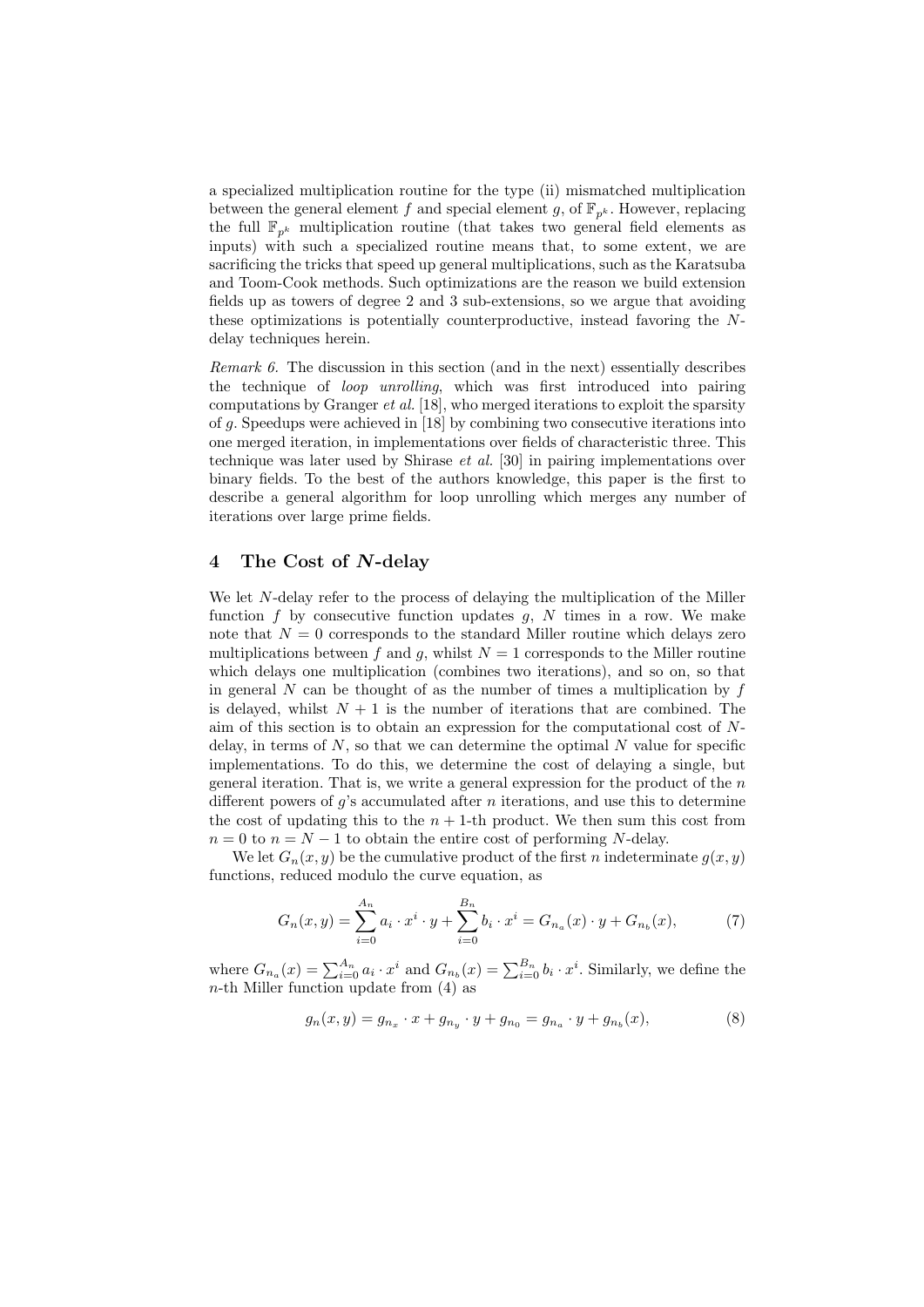where  $g_{n_a} = g_{n_y}$  and  $g_{n_b}(x) = g_{n_x} \cdot x + g_{n_0}$ . The  $(n + 1)$ -th consecutive Miller iteration would multiply the square of  $G_n(x, y)$  by the  $(n + 1)$ -th Miller function update,  $g_{n+1}(x, y)$ , as

$$
G_{n+1}(x,y) = G_n^2(x,y) \cdot g_{n+1}(x,y) = (G_{n_a}(x) \cdot y + G_{n_b}(x))^2 \cdot g_{n+1}(x,y)
$$
  
\n
$$
= (G_{n_a}(x)^2 C(x) + 2G_{n_a}(x)G_{n_b}(x) \cdot y + G_{n_b}(x)^2) \cdot g_{n+1}(x,y)
$$
  
\n
$$
= (g_{n+1_a} h_1(x) + g_{n+1_b}(x)h_2(x)) \cdot y + (g_{n+1_b}(x)h_1(x) + g_{n+1_a}h_3(x))
$$
  
\n
$$
= \sum_{i=0}^{A_{(n+1)}} \hat{a}_i \cdot x^i \cdot y + \sum_{i=0}^{B_{(n+1)}} \hat{b}_i \cdot x^i = G_{n+1_a}(x) \cdot y + G_{n+1_b}(x), \qquad (9)
$$

where  $h_1(x) = G_{n_a}(x)^2 C(x) + G_{n_b}(x)^2$ ,  $h_2(x) = 2G_{n_a}(x)G_{n_b}(x)$ ,  $h_3(x) =$  $2G_{n_a}(x)G_{n_b}(x)C(x)$ , and  $y^2$  was replaced with  $C(x) = x^3 + ax + b$ . Paying close attention to (9) allows us to determine the cost of obtaining  $G_{n+1}$  from  $G_n$ . We make the following observations.

**– Observation 1.** To determine the values of  $A_{n+1}$  and  $B_{n+1}$ , (9) reveals that

$$
A_{n+1} = \text{Max} \{ \deg(g_{n+1_a}) + \deg(h_1), \deg(g_{n+1_b}) + \deg(h_2) \}
$$
  
= Max  $\{ 2A_n + 3, 2B_n, A_n + B_n + 1 \}$ ,

and similarly

$$
B_{n+1} = \text{Max} \{ \deg(g_{n+1_b}) + \deg(h_1), \deg(g_{n+1_a}) + \deg(h_3) \}
$$
  
= Max \{ 2A\_n + 4, 2B\_n + 1, A\_n + B\_n + 3 \}.

Since  $(A_0, B_0) = (0, 1)$ , we always have that  $(A_{n+1}, B_{n+1}) = (2A_n + 3, 2A_n +$ 4), from which it follows that

$$
(A_n, B_n) = (3(2^n - 1), 3(2^n - 1) + 1). \tag{10}
$$

- Observation 2. The three necessary terms  $G_{n_a}^2 = (\sum_{i=0}^{A_n} a_i \cdot x^i)^2$ ,  $G_{n_b}^2 =$  $(\sum_{i=0}^{B_n} b_i \cdot x^i)^2$  and  $2G_{n_a}G_{n_b} = 2(\sum_{i=0}^{A_n} a_i \cdot x^i)(\sum_{i=0}^{B_n} b_i \cdot x^i)$  can be computed using only field squarings as follows. Each of the  $a_i^2$  terms in  $G_{n_a}^2$  can be computed first and used to compute (via a squaring) the remaining terms of the form  $2a_i a_j$  in  $G_{n_a}^2$ , where  $i \neq j$ . In total, there are  $\sum_{i=0}^{A_n} \sum_{j=0}^{i}$  $(A_n+1)(A_n+2)/2$  different  $a_i a_j$  combinations contributing to  $G_{n_a}^2$ , so that  $\cot G_{n_a}^2 \leftarrow G_{n_a}$  =  $[(A_n + 1)(A_n + 2)/2]s_u$ . Identically, we have that  $\text{cost}[G_{n_b}^2 \leftarrow G_{n_b}] = [(B_n + 1)(B_n + 2)/2] \mathbf{s}_u$ . Lastly, each of the terms of the form  $2a_ib_j$  in  $2G_{n_a}G_{n_b}$  can be computed at the cost of a squaring using the previously computed  $a_i^2$  and  $b_j^2$  values. There are  $(A_n + 1)(B_n + 1)$  such terms contributing to  $2G_{n_a}G_{n_b}$ , so that  $\text{cost}\big[2G_{n_a}G_{n_b} \leftarrow \{G_{n_a}^2, G_{n_b}^2\}\big] =$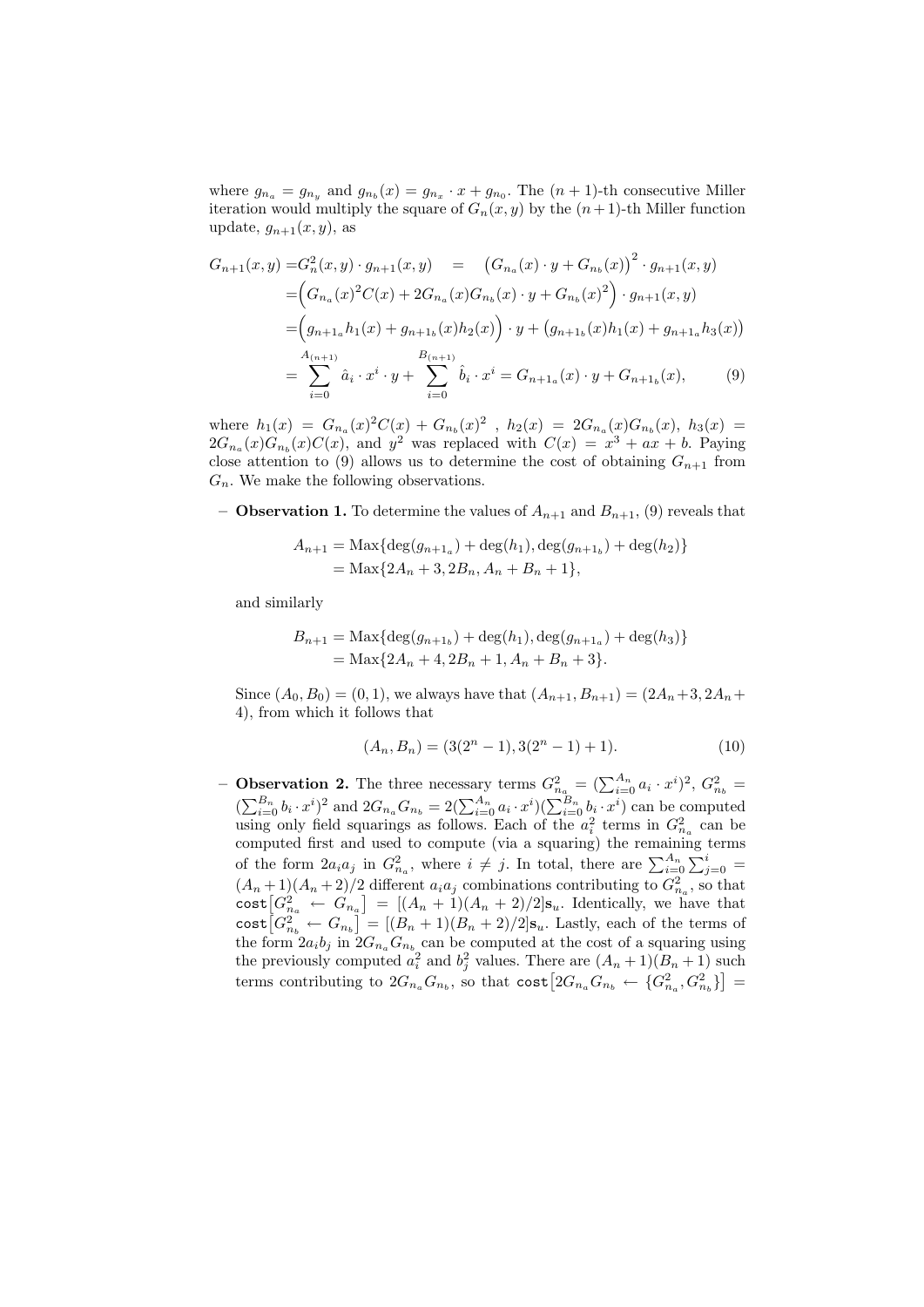$(A_n + 1)(B_n + 1)\mathbf{s}_u$ . Importantly, we use (10) to give

cost
$$
\begin{aligned}\n\text{cost}\left[\{G_{n_a}^2, 2G_{n_a}G_{n_b}, G_{n_b}^2\} \leftarrow \{G_{n_a}, G_{n_b}\}\right] &= \text{cost}\left[G_{n_a}^2 \leftarrow G_{n_a}\right] \\
&\quad + \text{cost}\left[G_{n_b}^2 \leftarrow G_{n_b}\right] + \text{cost}\left[2G_{n_a}G_{n_b} \leftarrow \{G_{n_a}^2, G_{n_b}^2\}\right] \\
&= \left[(A_n + 1)(A_n + 2)/2 + (A_n + 1)(B_n + 1) + (B_n + 1)(B_n + 2)/2\right]\mathbf{s}_u \\
&= \left[3(3 \cdot 2^n - 1)(2^{n+1} - 1)\Omega\right]\mathbf{m}_u.\n\end{aligned} \tag{11}
$$

– Observation 3. Aside from additions, computing the three polynomials  $h_1$ ,  $h_2$  and  $h_3$  from  $G_{n_a}^2$ ,  $2G_{n_a}G_{n_b}$ , and  $G_{n_b}^2$  requires multiplications by C only. Since we are ignoring additions and assuming that multiplications by curve constants are negligible, we assume that there is no extra cost associated in these computations. That is,

cost
$$
\left[\{h_1, h_2, h_3\} \leftarrow \{G_{n_a}^2, 2G_{n_a} G_{n_b}, G_{n_b}^2\}\right] = 0.
$$
 (12)

**- Observation 4.** The cost of multiplying  $G_n^2$  by  $g_{n+1}$  is determined by the cost of the required multiplications of the  $g_{n_a}$  and  $g_{n_b}$  values, and the polynomials  $h_1$ ,  $h_2$  and  $h_3$ . Since  $g_{n_a} = g_{n_y} \in \mathbb{F}_{p^u}$ , multiplying a ddegree polynomial by  $g_{n_a}$  requires  $d+1$  multiplications in  $\mathbb{F}_{p^u}$ , and since  $g_{n_b} = g_{n_x} \cdot x + g_{n_0}$  has  $g_{n_x}, g_{n_0} \in \mathbb{F}_{p^u}$ , multiplying a *d*-degree polynomial by  $g_{n_b}$  requires  $2(d+1)$   $\mathbb{F}_{p^u}$ -multiplications. There are four of these types of multiplications required in (9).

(i): 
$$
\cosh[g_{n+1_a} \cdot h_1 \leftarrow \{g_{n+1_a}, h_1\}]
$$
 =  $(\deg(h_1) + 1)\mathbf{m}_u$   
\n(ii):  $\cosh[g_{n+1_b} \cdot h_2 \leftarrow \{g_{n+1_b}, h_2\}]$  =  $2(\deg(h_2) + 1)\mathbf{m}_u$   
\n(iii):  $\cosh[g_{n+1_b} \cdot h_1 \leftarrow \{g_{n+1_b}, h_1\}]$  =  $2(\deg(h_1) + 1)\mathbf{m}_u$   
\n(iv):  $\cosh[g_{n+1_a} \cdot h_3 \leftarrow \{g_{n+1_a}, h_3\}]$  =  $(\deg(h_2) + 1)\mathbf{m}_u$ 

In the case of (iv), since  $h_3 = h_2 \cdot C$ , we save 3 multiplications by multiplying  $g_{n+1_a}$  and  $h_2$  prior to multiplying by C. Thus, the total cost of obtaining  $G_{n+1}$  given  $G_n^2$  and  $g_{n+1}$  is the combined costs of (i), (ii), (iii) and (iv) above, which is

$$
\cosh\left[G_{n+1} \leftarrow \{G_n^2, g_{n+1}\}\right] = (3 \cdot \deg(h_1) + 2 \cdot \deg(h_2) + \deg(h_3) + 6)\mathbf{m}_u
$$

$$
= (3(2A_n + 3) + 3(A_n + B_n) + 3)\mathbf{m}_u
$$

$$
= (9A_n + 3B_n + 15)\mathbf{m}_u = (36(2^n - 1) + 18)\mathbf{m}_u, \tag{13}
$$

The cost of computing  $G_{n+1}$  from  $G_n$ . We now collect all of the costs calculated in (3), (11), (12) and (13) to determine the cost of computing  $G_{n+1}$ from  $G_n$ , as

cost
$$
[G_{n+1} \leftarrow G_n] = \text{cost}[G_{n+1} \leftarrow \{G_n^2, g_{n+1}\}] + \text{cost}[g_{n+1}] + \text{cost}[G_n^2 \leftarrow G_n]
$$
  
= cost  $[G_{n+1} \leftarrow \{G_n^2, g_{n+1}\}] + \text{cost}[g_{n+1}] + \text{cost}[\{h_1, h_2, h_3\} \leftarrow \{G_{n_a}, G_{n_b}\}\]$   
= cost  $[G_{n+1} \leftarrow \{G_n^2, g_{n+1}\}] + \text{cost}[g_{n+1}] + \text{cost}[\{h_1, h_2, h_3\} \leftarrow \{G_{n_a}, G_{n_a}, G_{n_b}, G_{n_b}^2\}] + \text{cost}[\{G_{n_a}^2, 2G_{n_a}G_{n_b}, G_{n_b}^2\} \leftarrow \{G_{n_a}, G_{n_b}\}\]$   
=  $\left[ (36(2^n - 1) + 18) + (m + \Omega s) + 3(3 \cdot 2^n - 1)(2^{n+1} - 1)\Omega \right] \mathbf{m}_u,$  (14)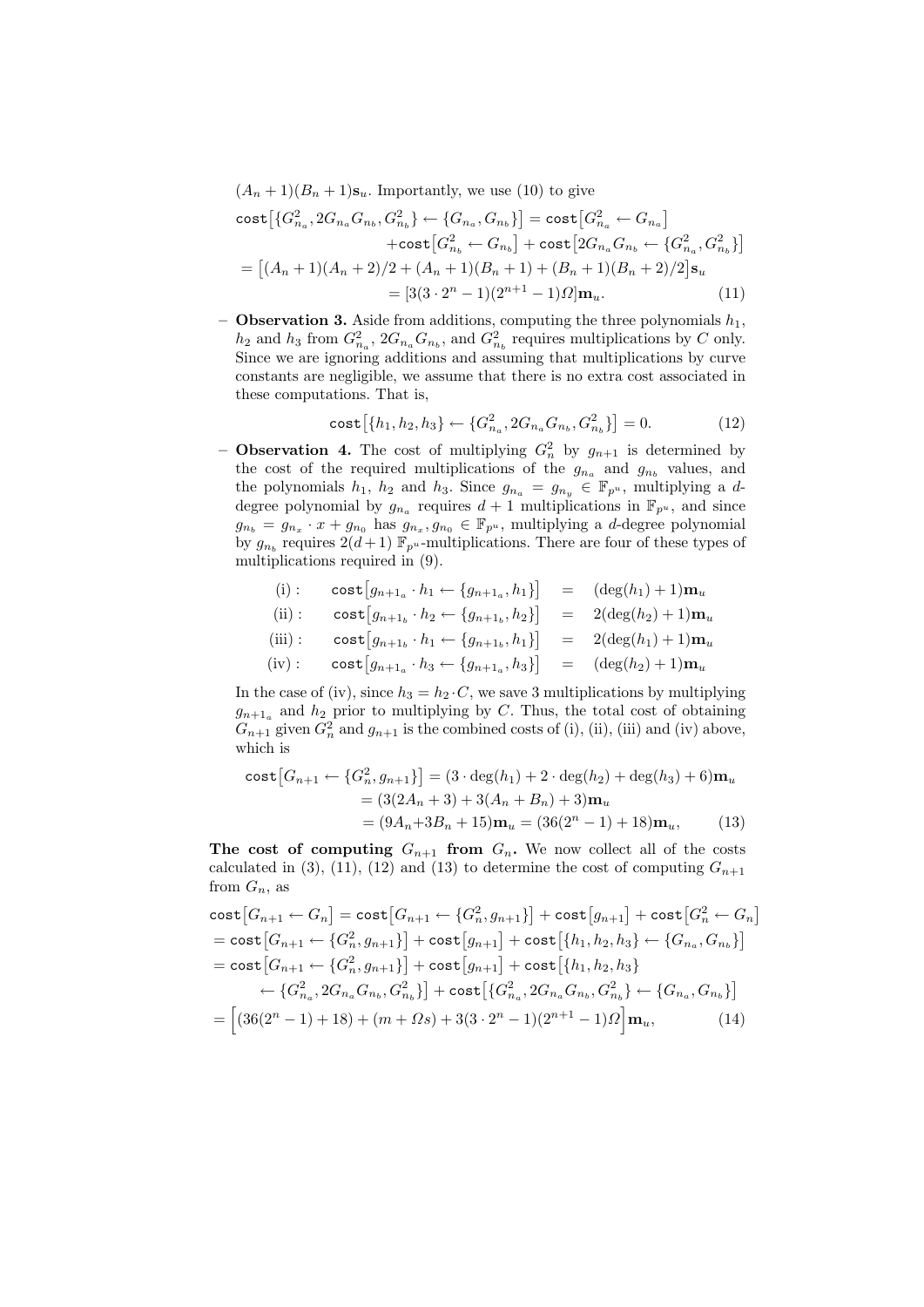The total cost of  $N$ -delay. Display  $(14)$  allows us to determine the number of  $\mathbb{F}_{p^u}$  multiplications required to compute  $G_N(x, y)$  from scratch, as follows.

cost 
$$
[G_N(x, y)]
$$
 = cost  $[G_0]$  +  $\sum_{n=0}^{N-1}$  cost  $[G_{n+1} \leftarrow G_n]$   
=  $(m + s\Omega)\mathbf{m}_u + \sum_{n=0}^{N-1} (36(2^n - 1) + 21) + (m + \Omega s) + (18(2^n - 1) + 6)\Omega \mathbf{m}_u$   
=  $[(N+1)(m + s\Omega) + 3N(\Omega - 6) + 3(2^N - 1)((2^{N+1} - 3)\Omega + 12)]\mathbf{m}_u$ . (15)

We note that the above cost also incorporates the cost of transforming the point T into  $[2^{N+1}]T$ , as these costs are accounted for in the multiples of  $(m+s\Omega)$  $m_u$ (see (3)). The other computations we need to consider in an iteration involving N-delay are those that occur when evaluating  $G_N(x, y)$  at the point  $S = (S_x, S_y)$ . Setting  $n = N$  into (7) reveals that N-delay will require the precomputation of the set  $\{S_x^i, i = 1...B_N\}$ , and the set  $\{S_x^i \cdot S_y, i = 0...A_N\}$ , each of which will be multiplied by an element in  $\mathbb{F}_{p^u}$ . From Remark 3, we have that such a multiplication costs  $e\mathbf{m}_1$ , and since there are  $A_N + B_N + 1$  such elements, we have that

cost 
$$
[G_N(S) \leftarrow G_N(x, y)] = [A_N + B_N + 1] \cdot \mathbf{m}_1 = [6(2^N - 1) + 2] \cdot \mathbf{m}_1.
$$
 (16)

We combine  $(15)$  and  $(16)$  to obtain the total cost of N-delay as

$$
\begin{aligned} \text{cost}[G_N(S)] &= \text{cost}[G_N(S) \leftarrow G_N(x, y)] + \text{cost}[G_N(x, y)] \\ &= [6(2^N - 1) + 2] \epsilon \mathbf{m}_1 + \left[ (N + 1)(m + s\Omega) + 3N(\Omega - 6) \right. \\ &\quad + 3(2^N - 1)((2^{N+1} - 3)\Omega + 12)] \mathbf{m}_u + (1 + (N + 1)\Omega)\mathbf{m}_k, \ (17) \end{aligned}
$$

where the  $(1 + (N + 1)\Omega)\mathbf{m}_k$  accounts for the  $(N + 1)$  squarings of the Miller function f, as well as the full field multiplication of f with  $G_N(S)$  that occurs after N-delay.

### 5 Implementing N-delay

The advantage of employing  $N$ -delay over the technique in [10] is the ease at which a standard implementation of Miller's algorithm can be updated to incorporate N-delay. The routines for the point doublings/additions and encapsulated line computations that are used in the standard version of Miller's algorithm are the same routines used in  $N$ -delay, so that this (existing) code is not altered when employing N-delay. We refer to these two standard subroutines as MillerDBL, which performs steps 3 and 4 in Algorithm 1, and MillerADD, which performs steps 8 and 9 in Algorithm 1, both of which are the same subroutines we call in Algorithm 2.

Since N-delay performs  $N+1$  squarings in the same iteration, we follow the algorithm description in [10] and write the loop parameter in base  $2^{N+1}$ . Our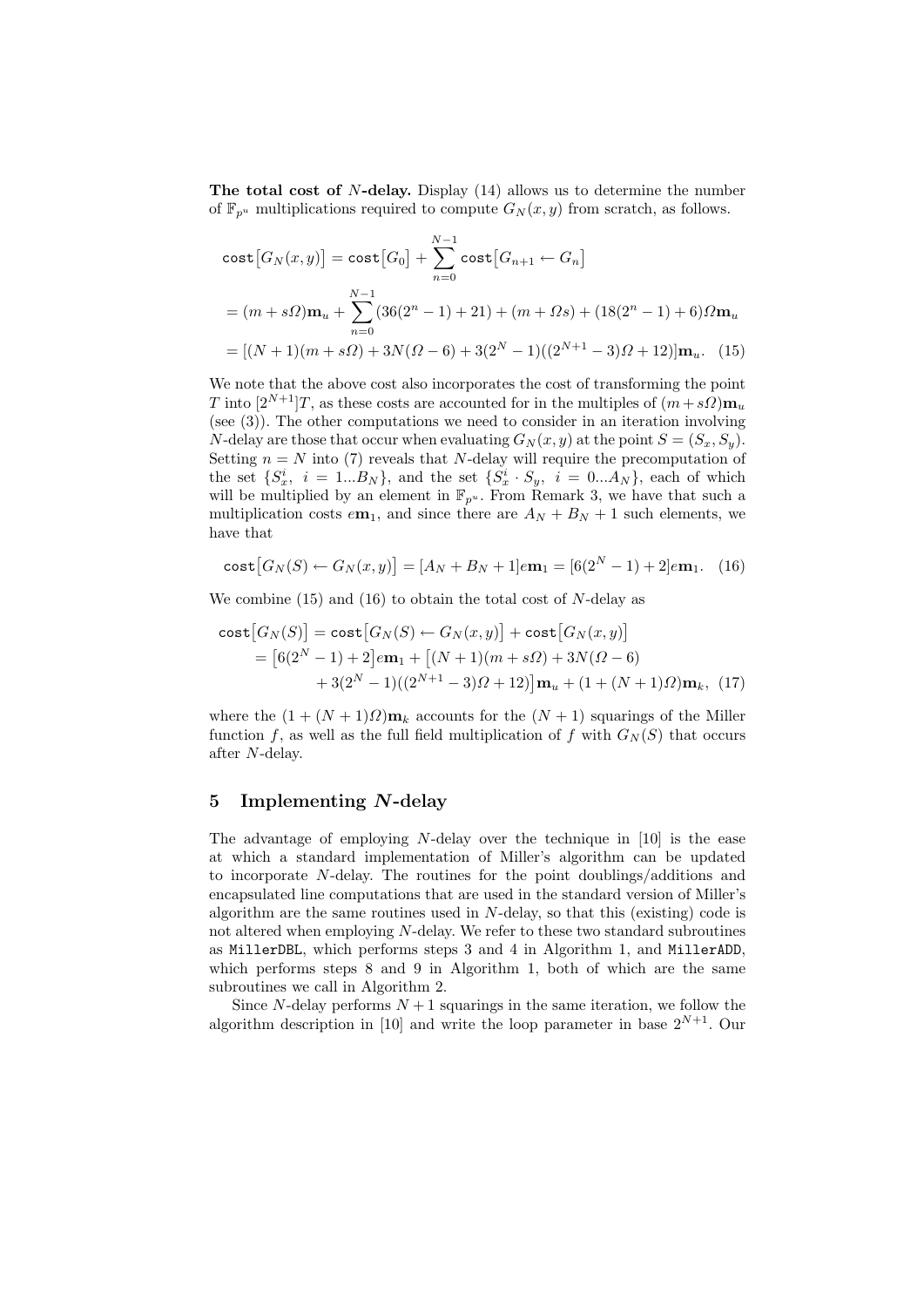goal is to incorporate N-delay by injecting a new subroutine into Algorithm 1, and slightly tweaking the original Miller code to account for this alteration. After calling MillerDBL, we call the new subroutine GetNewabArrays, which transforms  $G_n$  into  $G_{n+1}$ , based on equation (9) and the four observations that followed.

#### Algorithm 2 Miller N-delay

Input: R, S, N,  $m = (m_{l_N-1}...m_1, m_0)_{2^{N+1}}$ ,  $f_{[w]R}$  for each unique non-zero  $w \in$  ${m_l}_{N-1}, ..., m_1, m_0$ . **Output:**  $f_{m,R}(S) \leftarrow f$ . 1:  $T \leftarrow R, f \leftarrow 1$ . 2: if  $m_{l_N-1} \neq 1$  then<br>3:  $[a_x, a_y, a_0, T] =$  $[g_x, g_y, g_0, T] = \texttt{MillerADD}(T, [m_i]R).$ 4:  $f \leftarrow f \cdot f_{[m_i]R}(S)$ . 5: end if 6: for  $i = l_N - 2$  to 0 do 7: Compute  $[g_x, g_y, g_0, T] = \texttt{MillerDBL}(T)$ . 8:  $\underline{a}(1) \leftarrow g_y, \underline{b}(1) \leftarrow g_0, \underline{b}(2) \leftarrow g_x.$ 9:  $A_n \leftarrow 0, B_n \leftarrow 1.$ 10: **for**  $i = 0$  to  $N - 1$  by 1 **do** 11: Compute  $[g_x, g_y, g_0, T] = \texttt{MilerDBL}(T)$ . 12: Compute  $\underline{a}, \underline{b}, A_n, B_n = \texttt{GetNewabArrays}(\underline{a}, \underline{b}, A_n, B_n, g_x, g_y, g_0).$ 13: end for 14: Evaluate  $G = (\underline{a}, \underline{b})$  at S. 15:  $f \leftarrow f^{2^{N+1}} \cdot G$ . 16: if  $m_i \neq 0$  then 17: Compute  $[g_x, g_y, g_0, T] = \texttt{MillerADD}(T, [m_i]R)$ . 18:  $f \leftarrow f \cdot f_{[m_i]R} \cdot (g_x \cdot S_x + g_y \cdot S_y + g_0)$ <br>19: **end if** end if 20: end for 21: return  $f$ .

Since non-zero  $m_i$  that appear in  $m = (m_{l-1}...m_1, m_0)_{2^{N+1}}$  can now take values up to  $2^{N+1} - 1$ , Algorithm 2 must account for the additions of  $[m_i]R$  to the point  $T$ . We follow the technique in  $[10]$  and adjust the step accordingly, by including the precomputed function  $f_{[m_i]R}$ , with divisor div $(f_{[m_i]R}) = m_i(R)$  $([m_i]R) - (m_i - 1)(\mathcal{O})$ , into the addition product on line 18 of Algorithm 2.

# 6 Optimal N-delay

This section makes use of  $(17)$  to determine the value of N which gives the lowest operation count for all even embedding degrees less than  $k = 50$ . To obtain the m and s values described in  $(3)$  that are required in  $(17)$ , we couple the recommendations for optimal curve construction in [16] with the fastest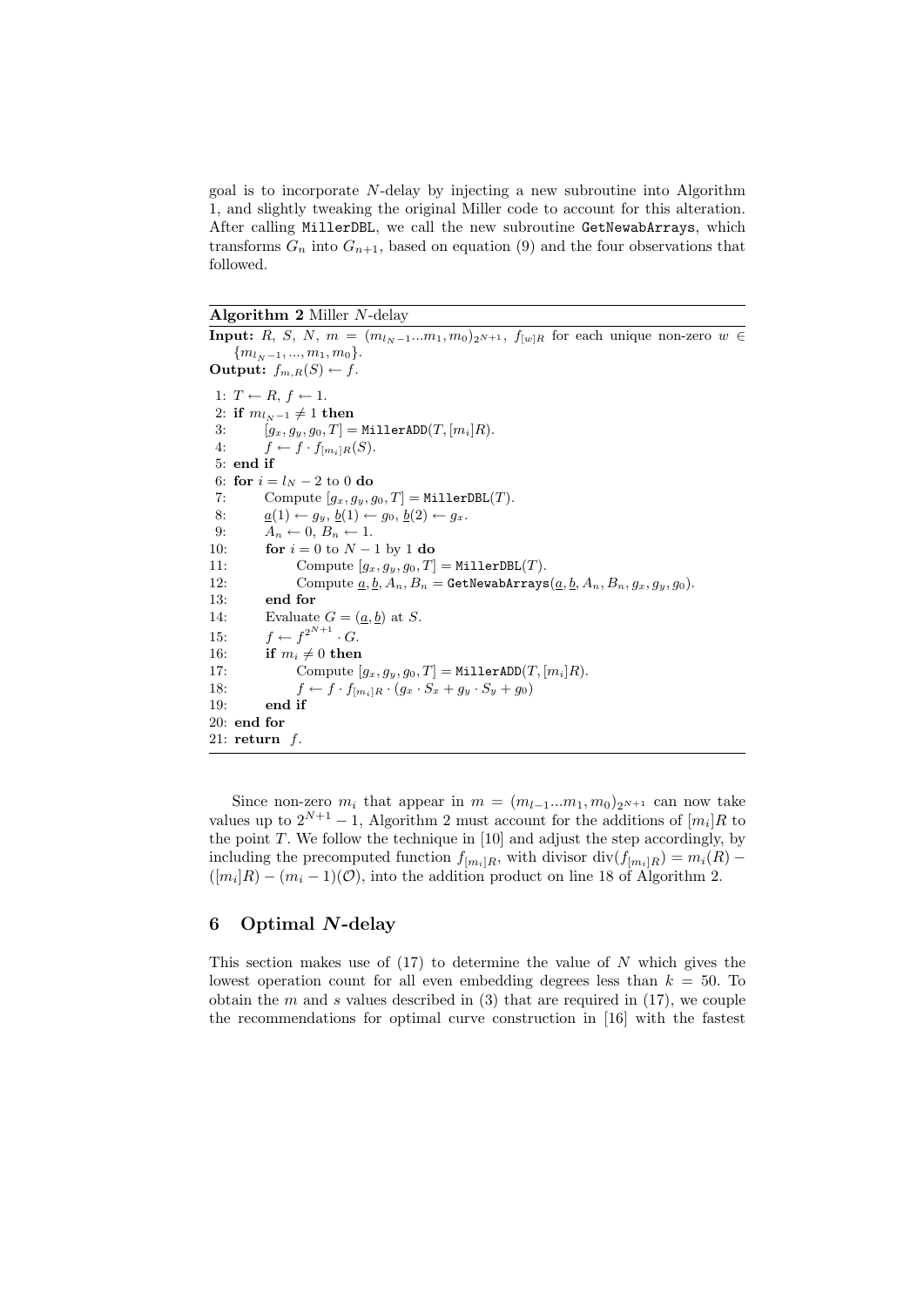applicable explicit formulas for  $D = 1, 3$  curves that admit high-degree twists in [12]. For curves admitting only quadratic twists, we opt for the CM discriminant D that facilitates the best  $\rho$ -value for the particular embedding degree (see [16]). If these curves do not have  $D = 1$  or  $D = 3$ , we use the best operation count for general curves reported in [1] and [22]. For example, the maximal twist for  $k = 10$  is a quadratic twist, and since such twists are admitted on any curve, we opt for Freeman's curves [15] with optimum  $\rho = 1$ , rather than the  $D = 1$ or  $D = 3$  curves that achieve  $\rho = 1.5$ . We report the optimal N values for both  $\Omega = 0.8$  and  $\Omega = 1$ , although we make note that lesser values of  $\Omega$ , such as those stated in Remark 2, would be more likely to favor higher values of N, since lower values of  $\Omega$  give a greater weight to multiplications in the operation count, and  $\mathbb{F}_{p^k}$ -multiplications are what N-delay avoids. Since the operation count given by (17) is the total count (in terms of  $\mathbb{F}_p$ -multiplications) for the equivalent of  $N+1$ double-and-add iterations, the counts presented in Table 1 are given as counts equivalent to one iteration of 0-delay (the standard Miller routine in Algorithm 1), and these counts are obtained by dividing the cost in (17) by  $N+1$ . We are reporting results for even embedding degrees that are not necessarily 3-smooth. Thus we must extend the standard method of reporting multiplications in fields of extension degree  $k = 2^{i}3^{j}$  as  $m_k = 3^{i}5^{j}$  [23, 20, 12], this complexity being a result of coupling Karatsuba multiplication with Toom-Cook multiplication, the former allowing us to write  $m_{2c} = 3m_c$ , whilst the latter allows us to write  $m_{3c} = 5m_c$ . Montgomery [28] extended Karatsuba-like multiplication methods to polynomials (or extension degrees) of degrees 5, 6 and 7, achieving  $m_{5c} = 13m_c$ ,  $m_{6c} = 17m_c$  and  $m_{7c} = 22m_c$  respectively. We note that the degree 6 result is of no use here, since it is more advantageous to build a six degree extension as a combination of quadratic and cubic extensions. For higher prime extension degrees, we use the more general result given by Weimerskirch and Paar  $[32]$ , who generalize the Karatsuba algorithm to arbitrary w-degree extensions to give  $\mathbf{m}_{wc} = [w(w+1)/2]\mathbf{m}_{c}$ . The complexity of multiplications in the field of extension degree  $k = 2^{e_2} 3^{e_3} 5^{e_5} 7^{e_7} \cdot \prod p_i^{e_{p_i}}$  are reported in terms of  $\mathbb{F}_p$ -multiplications as

$$
\mathbf{m}_{k} = \left[3^{e_{2}}5^{e_{3}}13^{e_{5}}22^{e_{7}} \cdot \prod_{i=1}^{t} (p_{i}(p_{i}+1)/2)^{e_{i}}\right] \mathbf{m}_{1},
$$
\n(18)

where the  $p_i$  are the primes greater than 7 in the prime factorization of k. We use (18) to give a fair and relative comparison across all embedding degrees, not to overlook the substantial speed ups recently achieved by El Mrabet and Negre for particular extension degrees [14].

For Miller-full pairings,  $N = 0$  was optimal across all embedding degrees, so we do not report the results here (the standard  $N = 0$  operation counts in the Miller-full setting for 3-smooth embedding degrees can be found in [12]). Table 1 shows that Miller-lite pairings on curves with even embedding degrees greater than  $k = 10$  will always benefit from N-delay. Although  $N > 2$  is never optimal, it is still interesting to see that  $N = 2$  is optimal in many instances. Consider equation (6) which showed that, even after one delayed iterate, the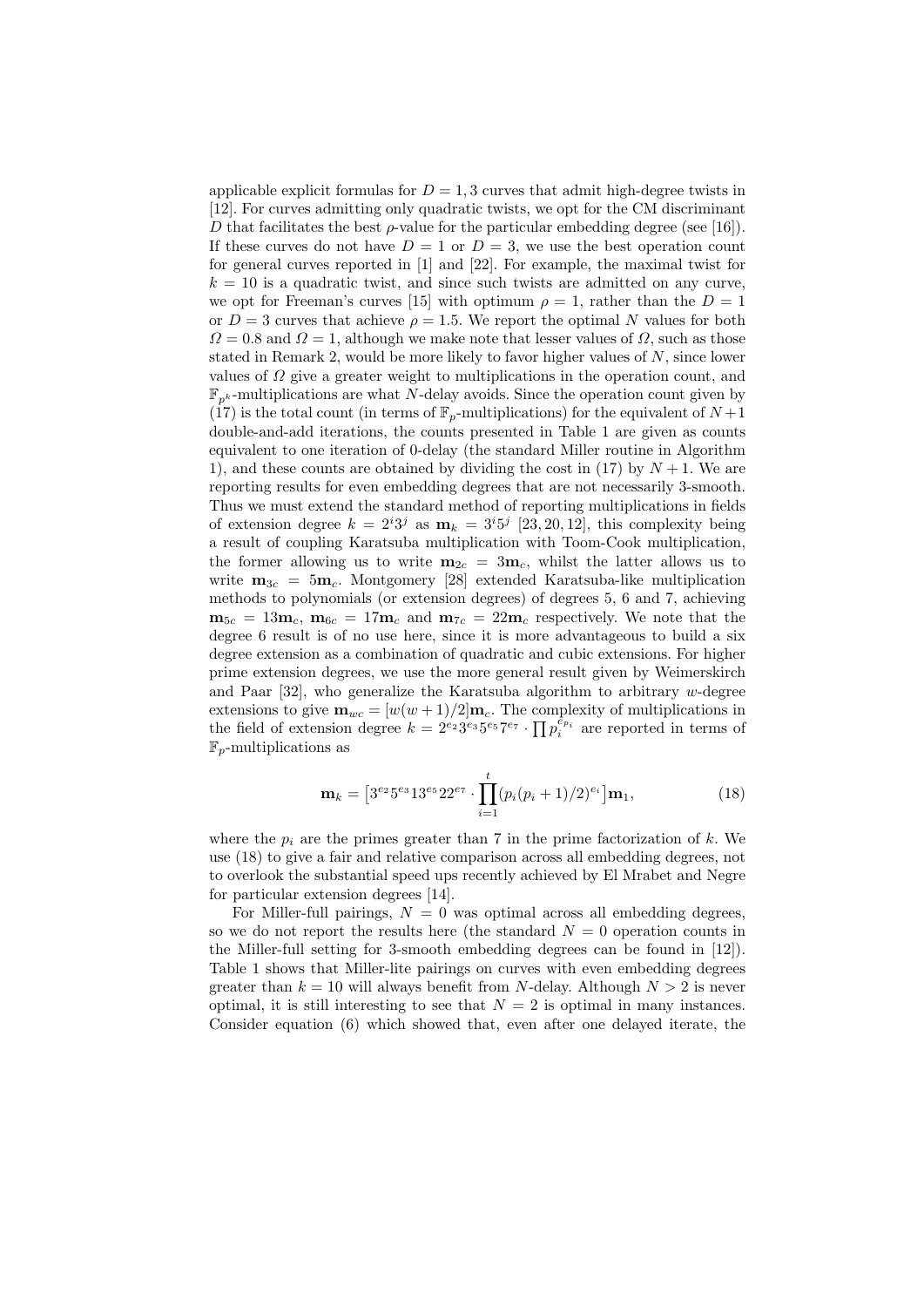|                |              |       |                                                                        |       | $\Omega = 1$ (s = m)      | $\Omega = 0.8$ | $({\bf s} = 0.8 \; {\bf m})$ |
|----------------|--------------|-------|------------------------------------------------------------------------|-------|---------------------------|----------------|------------------------------|
| k              | D            | m, s  | $\mathbb{F}_{p^u} \subseteq \mathbb{F}_{p^e} \subset \mathbb{F}_{p^k}$ |       | $N = 0$ Optimal N         | $N=0$          | Optimal N                    |
|                |              |       |                                                                        | count | count                     |                | count                        |
| $\overline{2}$ | 3            | 2, 7  | $\mathbb{F}_p = \mathbb{F}_p \subset \mathbb{F}_{p^2}$                 | 17    |                           | 15             |                              |
| 4              | 1            | 2, 8  | $\mathbb{F}_p = \mathbb{F}_p \subset \mathbb{F}_{p^4}$                 | 30    |                           | 26.6           |                              |
| 6              | 3            | 2, 7  | $\mathbb{F}_p = \mathbb{F}_p \subset \mathbb{F}_{p^6}$                 | 41    |                           | 36.6           |                              |
| 8              | $\mathbf{1}$ | 2, 8  | $\mathbb{F}_p\subset\mathbb{F}_{p^2}\subset\mathbb{F}_{p^8}$           | 68    |                           | 61             |                              |
| 10             | some         | 1, 11 | $\mathbb{F}_p\subset\mathbb{F}_{p^5}\subset\mathbb{F}_{p^{10}}$        | 100   |                           | 90             |                              |
| 12             | 3            | 2, 7  | $\mathbb{F}_p \subset \mathbb{F}_{p^2} \subset \mathbb{F}_{p^{12}}$    | 103   | 1<br>96.5                 | 92.6           | $\mathbf{1}$<br>85.5         |
| 14             | 3            | 2, 7  | $\mathbb{F}_p \subset \mathbb{F}_{p^7} \subset \mathbb{F}_{p^{14}}$    | 155   | 148<br>1                  | 140.4          | 132.8<br>1                   |
| 16             | 1            | 2, 8  | $\mathbb{F}_p \subset \mathbb{F}_{p^4} \subset \mathbb{F}_{p^{16}}$    | 180   | 159.5<br>1                | 162.2          | 141.1<br>1                   |
| 18             | 3            | 2, 7  | $\mathbb{F}_p \subset \mathbb{F}_{p^3} \subset \mathbb{F}_{p^{18}}$    | 165   | 145.5<br>1                | 148.6          | 128.5<br>1                   |
| 20             | 1            | 2, 8  | $\mathbb{F}_p \subset \mathbb{F}_{p^{10}} \subset \mathbb{F}_{p^{20}}$ | 254   | $\mathbf 1$<br>217.5      | 229            | $\mathbf{1}$<br>191.9        |
| 22             | $\mathbf{1}$ | 2, 8  | $\mathbb{F}_p \subset \mathbb{F}_{p^{11}} \subset \mathbb{F}_{p^{22}}$ | 428   | $\mathbf{1}$<br>363       | 386.8          | 321.2<br>1                   |
| 24             | 3            | 2, 7  | $\mathbb{F}_p \subset \mathbb{F}_{p^4} \subset \mathbb{F}_{p^{24}}$    | 287   | 239.5<br>$\mathbf 1$      | 258.6          | 210.5<br>$\mathbf{1}$        |
| 26             | 3            | 2, 7  | $\mathbb{F}_p\subset\mathbb{F}_{p^{13}}\subset\mathbb{F}_{p^{26}}$     | 581   | 482.5<br>1                | 525            | 425.9<br>$\mathbf 1$         |
| 28             | 1            | 2, 8  | $\mathbb{F}_p \subset \mathbb{F}_{p^7} \subset \mathbb{F}_{p^{28}}$    | 420   | 347<br>$\mathbf 1$        | 378.8          | 305.2<br>1                   |
| 30             | 3            | 2, 7  | $\mathbb{F}_p\subset\mathbb{F}_{p^{10}}\subset\mathbb{F}_{p^{30}}$     | 409   | 333.5<br>$\mathbf 1$      | 368.6          | 292.5<br>$\mathbf 1$         |
| 32             | $\mathbf{1}$ | 2, 8  | $\mathbb{F}_p \subset \mathbb{F}_{p^8} \subset \mathbb{F}_{p^{32}}$    | 512   | 418.5<br>$\mathbf 1$      | 461.8          | $\mathbf 1$<br>367.7         |
| 34             | 3            | 2, 7  | $\mathbb{F}_p\subset\mathbb{F}_{p^{17}}\subset\mathbb{F}_{p^{34}}$     | 961   | 775.3<br>$\bf{2}$         | 867.8          | $\bf{2}$<br>678.7            |
| 36             | 3            | 2, 7  | $\mathbb{F}_p \subset \mathbb{F}_{p^6} \subset \mathbb{F}_{p^{36}}$    | 471   | 382.5<br>$\mathbf{1}$     | 424.6          | 335.5<br>$\mathbf{1}$        |
| 38             | 3            | 2, 7  | $\mathbb{F}_p \subset \mathbb{F}_{p^{19}} \subset \mathbb{F}_{p^{38}}$ | 1187  | 936.7<br>$\bf{2}$         | 1071.6         | $\bf{2}$<br>817.9            |
| 40             | 1            | 2, 8  | $\mathbb{F}_p \subset \mathbb{F}_{p^{10}} \subset \mathbb{F}_{p^{40}}$ | 732   | 585.6<br>$\boldsymbol{2}$ | 660.2          | $\bf{2}$<br>510.5            |
| 42             | 3            | 2, 7  | $\mathbb{F}_p \subset \mathbb{F}_{p^7} \subset \mathbb{F}_{p^{42}}$    | 683   | $\bf{2}$<br>536.7         | 615.6          | $\overline{2}$<br>465.9      |
| 44             | 1            | 2, 8  | $\mathbb{F}_p\subset\mathbb{F}_{p^{11}}\subset\mathbb{F}_{p^{44}}$     | 1220  | 916.3<br>$\bf{2}$         | 1099.6         | 792.5<br>$\bf{2}$            |
| 46             | 1            | 2, 8  | $\mathbb{F}_p\subset\mathbb{F}_{p^{23}}\subset\mathbb{F}_{p^{46}}$     | 1712  | 1308.3<br>$\bf{2}$        | 1544.8         | $\bf{2}$<br>1137.7           |
| 48             | 3            | 2, 7  | $\mathbb{F}_p \subset \mathbb{F}_{p^8} \subset \mathbb{F}_{p^{48}}$    | 835   | 643.3<br>$\bf{2}$         | 752.6          | $\boldsymbol{2}$<br>557.5    |
| 50             | 3            | 2, 7  | $\mathbb{F}_p \subset \mathbb{F}_{p^{25}} \subset \mathbb{F}_{p^{50}}$ | 1073  | 881.5<br>1                | 970.2          | 778.1<br>$\mathbf{1}$        |

Table 1. Optimal N values for Miller-lite pairings on different embedding degrees  $k \leq 50$ .

product of g's becomes a general field element, i.e.  $\#G_1(\mathbb{F}_{n^e}) = k/e$  (refer to Definition 1). Any further delay that occurs after the initial delay will actually involve squaring both f and  $G_1$  (or  $G_n$  for  $n > 1$ ) separately, which are both general elements of  $\mathbb{F}_{p^k}$ , prior to multiplying them. One might intuitively guess that multiplying  $f$  and  $G_1$  prior to performing the squaring might be preferred, but clearly this is not the case for embedding degrees where  $N = 2$  is optimal. In the case of quadratic twists, this preferred delay is even more surprising since the function updates g are already general elements of  $\mathbb{F}_{p^k}$ . In agreement with [10], it becomes clear that for Miller-lite pairings where the difference between the fields  $\mathbb{F}_{p^u} = \mathbb{F}_p$  and  $\mathbb{F}_{p^k}$  is larger than in Miller-full pairings where  $\mathbb{F}_{p^u} = \mathbb{F}_{p^e}$ , it can be very advantageous to spend many extra computations in  $\mathbb{F}_p$  in order to delay one single (and most costly)  $\mathbb{F}_{p^k}$ -multiplication between f and G.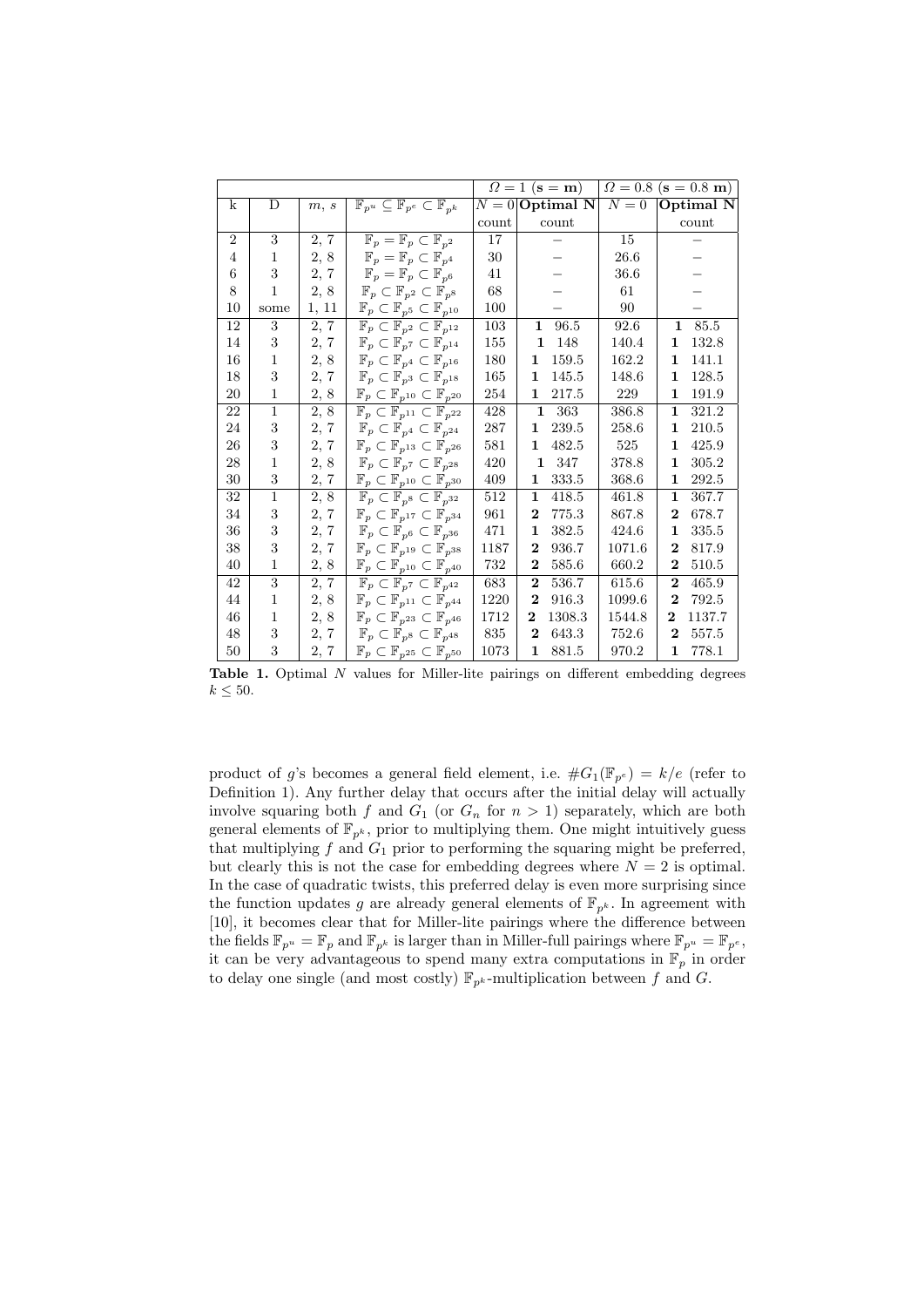#### References

- 1. Christophe Arene, Tanja Lange, Michael Naehrig, and Christophe Ritzenthaler. Faster pairing computation. Cryptology ePrint Archive, Report 2009/155, 2009. http://eprint.iacr.org/.
- 2. Paulo S. L. M. Barreto, Hae Yong Kim, Ben Lynn, and Michael Scott. Efficient algorithms for pairing-based cryptosystems. In Moti Yung, editor, CRYPTO, volume 2442 of Lecture Notes in Computer Science, pages 354–368. Springer, 2002.
- 3. Paulo S. L. M. Barreto, Ben Lynn, and Michael Scott. Efficient implementation of pairing-based cryptosystems. J. Cryptology, 17(4):321–334, 2004.
- 4. Paulo S. L. M. Barreto and Michael Naehrig. Pairing-friendly elliptic curves of prime order. In Bart Preneel and Stafford E. Tavares, editors, Selected Areas in Cryptography, volume 3897 of Lecture Notes in Computer Science, pages 319–331. Springer, 2005.
- 5. Naomi Benger and Michael Scott. Constructing tower extensions for the implementation of pairing-based cryptography. In WAIFI 2010, Lecture Notes in Computer Science. Springer, 2010. To appear.
- 6. Daniel J. Bernstein. Curve25519: New Diffie-Hellman speed records. In Moti Yung, Yevgeniy Dodis, Aggelos Kiayias, and Tal Malkin, editors, Public Key Cryptography, volume 3958 of Lecture Notes in Computer Science, pages 207–228. Springer, 2006.
- 7. Daniel J. Bernstein and Tanja Lange. Explicit-formulas database. http://www.hyperelliptic.org/EFD.
- 8. Dan Boneh and Matthew K. Franklin. Identity-based encryption from the Weil pairing. In Joe Kilian, editor, CRYPTO, volume 2139 of Lecture Notes in Computer Science, pages 213–229. Springer, 2001.
- 9. Sanjit Chatterjee, Palash Sarkar, and Rana Barua. Efficient computation of Tate pairing in projective coordinate over general characteristic fields. In Choonsik Park and Seongtaek Chee, editors, ICISC, volume 3506 of Lecture Notes in Computer Science, pages 168–181. Springer, 2004.
- 10. Craig Costello, Colin Boyd, Juan Manuel González Nieto, and Kenneth Koon-Ho Wong. Avoiding full extension field arithmetic in pairing computations. In AFRICACRYPT 2010, Lecture Notes in Computer Science. Springer, 2010. To appear.
- 11. Craig Costello, Huseyin Hisil, Colin Boyd, Juan Manuel González Nieto, and Kenneth Koon-Ho Wong. Faster pairings on special weierstrass curves. In Hovav Shacham and Brent Waters, editors, Pairing, volume 5671 of Lecture Notes in Computer Science, pages 89–101. Springer, 2009.
- 12. Craig Costello, Tanja Lange, and Michael Naehrig. Faster pairing computations on curves with high-degree twists. In PKC 2010, Lecture Notes in Computer Science. Springer, 2010. To appear.
- 13. M. Prem Laxman Das and Palash Sarkar. Pairing computation on twisted Edwards form elliptic curves. In Galbraith and Paterson [17], pages 192–210.
- 14. Nadia El Mrabet and Christophe Nègre. Finite field multiplication combining AMNS and DFT approach for pairing cryptography. In ACISP, pages 422–436, 2009.
- 15. David Freeman. Constructing pairing-friendly elliptic curves with embedding degree 10. In Florian Hess, Sebastian Pauli, and Michael E. Pohst, editors, ANTS, volume 4076 of Lecture Notes in Computer Science, pages 452–465. Springer, 2006.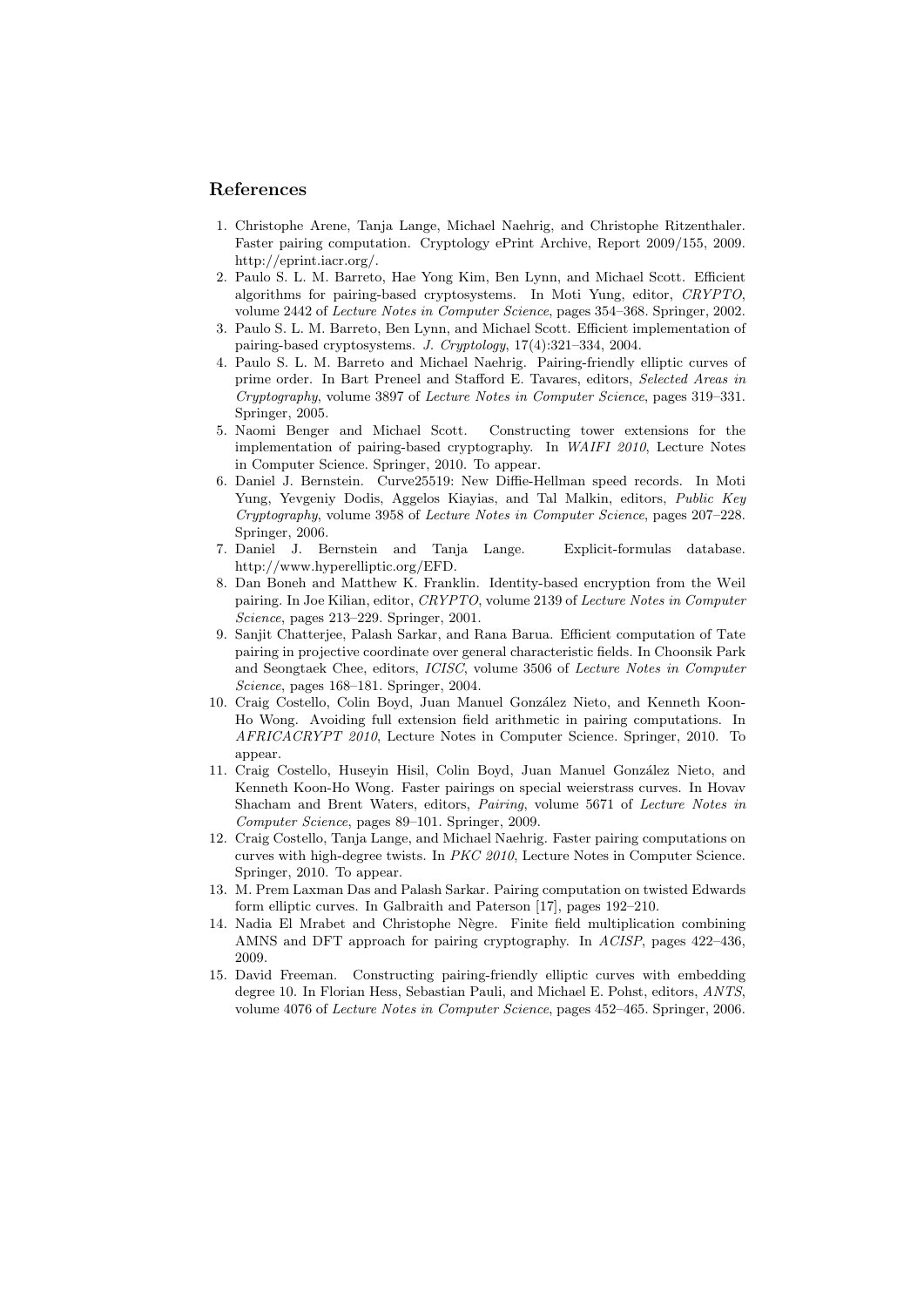- 16. David Freeman, Michael Scott, and Edlyn Teske. A taxonomy of pairing-friendly elliptic curves. J. Cryptology,  $23(2):224-280$ ,  $2010$ .
- 17. Steven D. Galbraith and Kenneth G. Paterson, editors. Pairing-Based Cryptography - Pairing 2008, Second International Conference, Egham, UK, September 1-3, 2008. Proceedings, volume 5209 of Lecture Notes in Computer Science. Springer, 2008.
- 18. Robert Granger, Dan Page, and Martijn Stam. On small characteristic algebraic tori in pairing-based cryptography. LMS J. Comput. Math, 9:64–85, 2006.
- 19. Florian Hess. Pairing lattices. In Galbraith and Paterson [17], pages 18–38.
- 20. Florian Hess, Nigel P. Smart, and Frederik Vercauteren. The eta pairing revisited. IEEE Transactions on Information Theory, 52(10):4595–4602, 2006.
- 21. Huseyin Hisil. Elliptic Curves, Group Law, and Efficient Computation. PhD thesis, Queensland University of Technology, 2010.
- 22. Sorina Ionica and Antoine Joux. Another approach to pairing computation in Edwards coordinates. In Dipanwita Roy Chowdhury, Vincent Rijmen, and Abhijit Das, editors, INDOCRYPT, volume 5365 of Lecture Notes in Computer Science, pages 400–413. Springer, 2008. http://eprint.iacr.org/2008/292.
- 23. Neal Koblitz and Alfred Menezes. Pairing-based cryptography at high security levels. In Nigel P. Smart, editor, IMA Int. Conf., volume 3796 of Lecture Notes in Computer Science, pages 13–36. Springer, 2005.
- 24. Eunjeong Lee, Hyang-Sook Lee, and Cheol-Min Park. Efficient and generalized pairing computation on abelian varieties. IEEE Transactions on Information Theory, 55(4):1793–1803, 2009.
- 25. Xibin Lin, Changan Zhao, Fangguo Zhang, and Yanming Wang. Computing the ate pairing on elliptic curves with embedding degree  $k = 9$ . IEICE Transactions, 91-A(9):2387–2393, 2008.
- 26. Seiichi Matsuda, Naoki Kanayama, Florian Hess, and Eiji Okamoto. Optimised versions of the ate and twisted ate pairings. In Steven D. Galbraith, editor, IMA Int. Conf., volume 4887 of Lecture Notes in Computer Science, pages 302-312. Springer, 2007.
- 27. Victor S. Miller. The Weil pairing, and its efficient calculation. Journal of Cryptology, 17:235–261, 2004.
- 28. Peter L. Montgomery. Five, six, and seven-term Karatsuba-like formulae. IEEE Trans. Computers, 54(3):362–369, 2005.
- 29. Michael Scott and Paulo S. L. M. Barreto. Compressed pairings. In Matthew K. Franklin, editor, CRYPTO, volume 3152 of Lecture Notes in Computer Science, pages 140–156. Springer, 2004.
- 30. M. Shirase, T. Takagi, D. Choi, D.G. Han, and H. Kim. Efficient computation of Eta pairing over binary field with Vandermonde matrix. ETRI journal, 31(2):129– 139, 2009.
- 31. Frederik Vercauteren. Optimal pairings. IEEE Transactions on Information Theory, 56(1):455–461, 2010.
- 32. André Weimerskirch and Christof Paar. Generalizations of the Karatsuba algorithm for efficient implementations. Cryptology ePrint Archive, Report 2006/224, 2006. http://eprint.iacr.org/.

# A Magma Code

We provide a MAGMA implementation of  $N$ -delay (Algorithm 2) for illustrative purposes. The code below is heavily condensed (with limited commenting)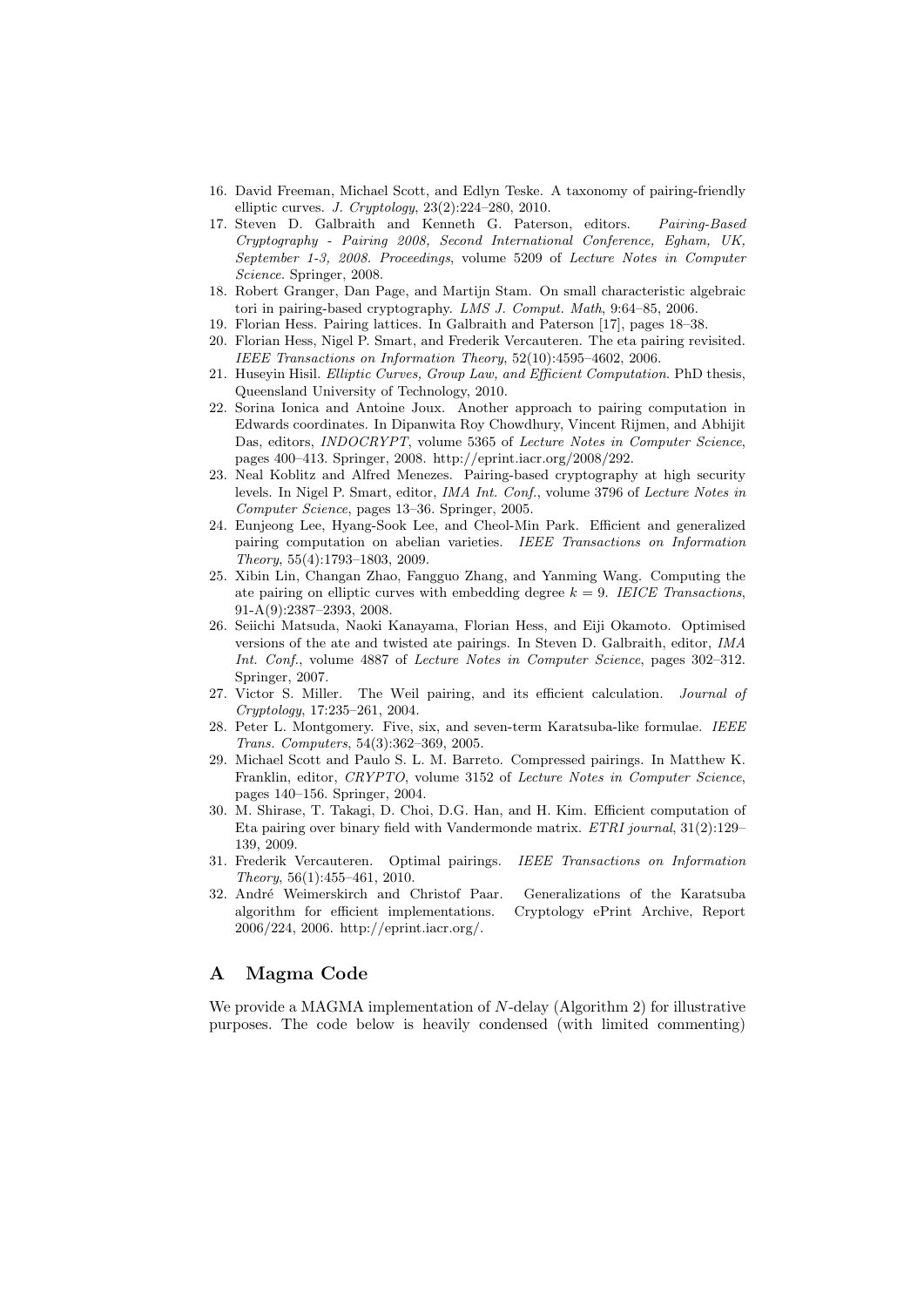due to space considerations. The function MillerNDelay can be called with inputs  $\overline{R}$ ,  $S$ , as described in Section 2, the loop parameter  $m$ , the two curve constants a and b on  $y^2 = x^3 + ax + b$ , the parameter N (for N-delay), and the field  $K = \mathbb{F}_{p^k}$  that contains the coordinates of R and S. MillerNDelay calls the function GetNewabArrays, that transforms the terms  $G_{n_a}$  and  $G_{n_b}$ into  $G_{n+1_a}$  and  $G_{n+1_b}$ , in accordance with the algebra in equation (9) and the four observations that follow. Although the function GetNewabArrays is optimized for general  $N$ , a real-world implementation would most likely be  $N$ specific, and hence much more simple, depending on the N suggested in Table 1. The function EvaluateLineProduct is called in the Miller loop to perform the function evaluation of G at S (see line 14 of Algorithm 2). Lastly, the Miller function calls two functions MillerDBL and MillerADD, which are not provided since optimized versions are specific to the curve equation. We assume MillerDBL takes the coordinates of  $T$  and the curve constants as inputs, and returns the coefficients  $(g_x, g_y, g_0)$  of the Miller doubling line function g. We assume MillerADD takes the coordinates of  $T$  and  $R$ , and returns the coefficients  $(g_x, g_y, g_0)$  of the Miller addition line function g.

```
function EvaluateLineProduct(aArray, bArray, An, Bn, Sx, Sy) // Computes G(S)
\begin{array}{lllllll} \texttt{SxVec}:=&[\texttt{Sx^i}: & \texttt{in} & [\texttt{1..Bn}]]\texttt{;} & \texttt{SxSyVec}:=&[\texttt{Sx^i*Sy}: & \texttt{in} & [\texttt{0..An}]]\texttt{;} \\ \texttt{G:=0}; & \texttt{G+:=bArray[1]}; & \texttt{for} & \texttt{i=0 to An do} & \texttt{G+:=aArray[i+1]*} \end{array}for i:=0 to An do G+:=aArray[i+1]*SxSyVec[i+1]; end for;
for i:=1 to Bn do G+:=bArray[i+1]*SxVec[i]; end for; return G; end function;
function GetNewabArrays(aArray, bArray, An, Bn, gx, gy, g0, A, B) // Initialize Arrays
aSquaresArray:=[0: i in [0..An]]; bSquaresArray:=[0: i in [0..Bn]]; aaProductsArray:=[0: i in
[0..2*An];
bbProductsArray:=[0: i in [0..2*Bn]]; abProductsArray:=[0: i in [0..(An+Bn)]]; h1Array:=[0: i
in [0..2*An+3]];
h2Array:= [0: i in [0..2*An+1]]; h3Array:=[0: i in [0..2*An+4]]; //Fill in aa, bb, and ab
products<br>for i:=0 to An by 1 do
.<br>for i:=0 to An by 1 do aSquaresArray[i+1]:=aArray[i+1]^2; end for;<br>for i:=0 to Bn by 1 do bSquaresArray[i+1]:=bArray[i+1]^2; end for;
for i:=0 to Bn by 1 do bSquaresArray[i+1]:=bArray[i+1]-2; for i:=0 to An by 1 do aaProductsArray[2*i+1]+:=aSquaresA:
for i:=0 to An by 1 do aaProductsArray[2*i+1]+:=aSquaresArray[i+1]; end for;<br>for i:=0 to Bn by 1 do bbProductsArray[2*i+1]+:=bSquaresArray[i+1]: end for:
                                 {\tt bbProductsArray[2* i+1] +: =} {\tt bSquaresArray[i+1]};for i:=1 to An by 1 do for i:=0 to (i-1) by 1 do
    aaProductsArray[i+j+1] +:=
(afaray[i+1]+afaray[j+1])<sup>2</sup>-aSquaresArray[i+1]-afaray[i+1];<br>end for: end for:
end for; end for;<br>for i:=1 to Bn by 1 do
                                for j:=0 to (i-1) by 1 do
     bbProductsArray[i+j+1] +:=
(bArray[i+1]+bArray[j+1])^2-bSquaresArray[i+1]-bSquaresArray[j+1];<br>end for: end for:
             end for:
for i:=0 to An by 1 do for j:=0 to Bn by 1 do
     abProductsArray[i+j+1] +:=
(aArray[i+1]+bArray[j+1])^2-aSquaresArray[i+1]-bSquaresArray[j+1];
end for; end for;<br>for i:=0 to (2*An) by 1 do
for i:=0 to (2*An) by 1 do h1Array[i+1]+:= B * aaProductsArray[i+1];
h1Array[i+2]+:= A * aaProductsArray[i+1]; h1Array[i+4]+:= aaProductsArray[i+1]; end
for;<br>for i:=0 to (2*Bn) by 1 do
                                      h1Arr av[i+1]+:= bbProductsArray[i+1]; end for;
for i:=0 to (An+Bn) by 1 do
     h2Array[i+1]+:=abProductsArray[i+1]; h3Array[i+1]+:= B*abProductsArray[i+1];
     h3Array[i+2]+:= A*abProductsArray[i+1]; h3Array[i+4]+:= abProductsArray[i+1]; end
for;
aArray:=[0: i in [0..2*An+3]]; bArray:=[0: i in [0..2*An+4]]; // Create and fill output
arrays<br>for i:=0 to (2*An+3) by 1 do
                                      aArray[i+1]+:=gy*h1Array[i+1]; end for;
for i:=0 to (An+Bn) by 1 do aArray[i+1]+:=g0*h2Array[i+1]; aArray[i+2]+:=gx*h2Array[i+1]; end for;
for i:=0 to (2*An+3) by 1 do bArray[i+1]+:=g0*h1Array[i+1]; bArray[i+2]+:=gx*h1Array[i+1]; end
for:for i:=0 to (An+Bn+3) by 1 do bArray[i+1]+:=gy*h3Array[i+1]; end for;
An:= 2*An+3; Bn:= An+1; return aArray, bArray, An, Bn; end function;
```